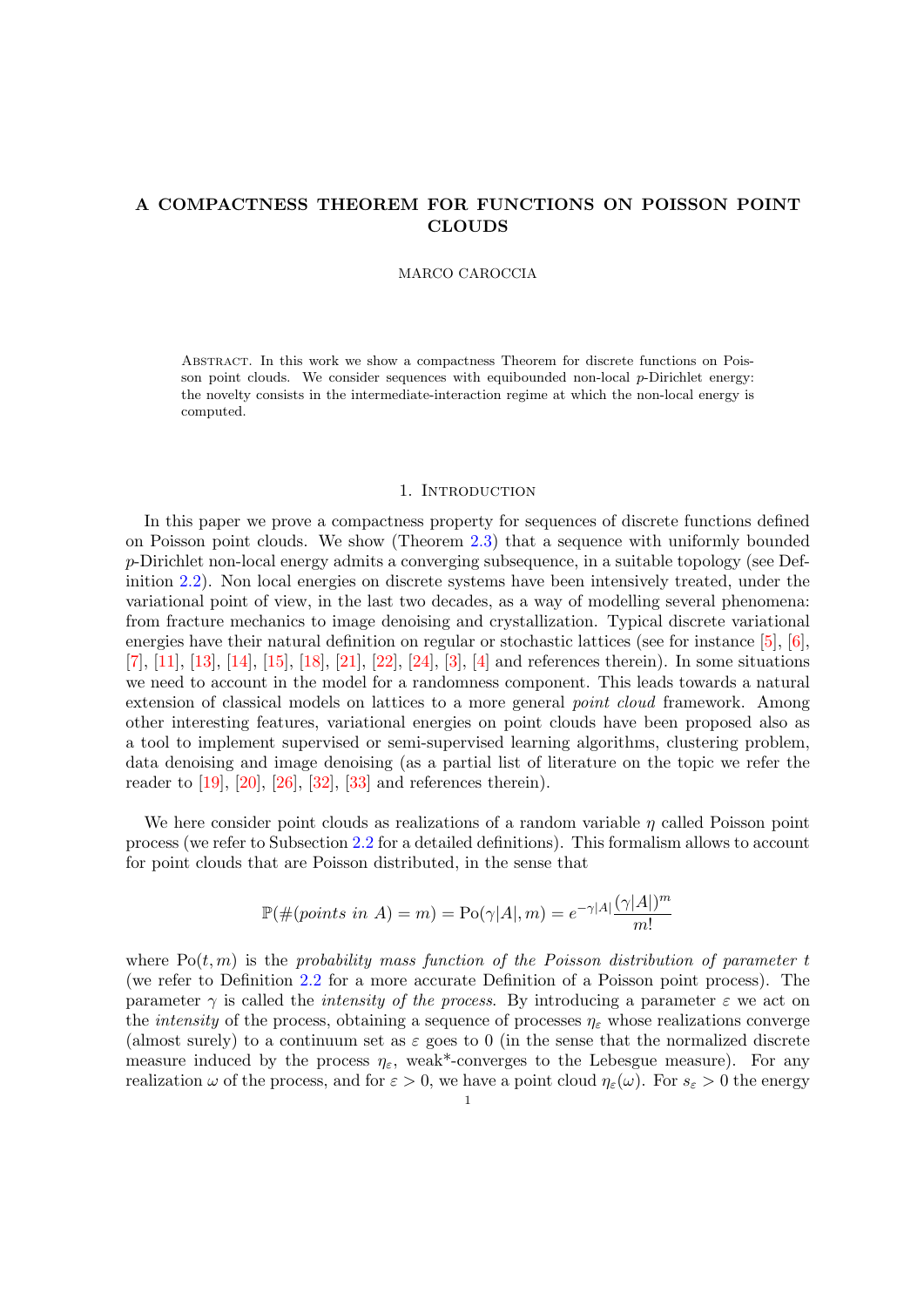at scale  $\varepsilon$  is then defined for  $u : \eta_{\varepsilon}(\omega) \to \mathbb{R}$  on  $A \subseteq \mathbb{R}^d$  as:

$$
\mathcal{F}_{\varepsilon}^{\omega}(u;A) := \varepsilon^{d} \sum_{x \in \eta_{\varepsilon}(\omega) \cap A} \frac{\varepsilon^{d}}{s_{\varepsilon}^{d}} \sum_{y \in \eta_{\varepsilon}(\omega) \cap B_{s_{\varepsilon}}(x)} \left(\frac{|u(y) - u(x)|}{s_{\varepsilon}}\right)^{p}.
$$
\n(1.1)

Notice that the energy can be rephrased as

$$
\mathcal{F}_{\varepsilon}^{\omega}(u;A) := \frac{\varepsilon^{2d}}{s_{\varepsilon}^{d}} \sum_{\substack{x,y \in \eta_{\varepsilon}(\omega):\\|x-y| \le s_{\varepsilon}}} \left(\frac{|u(y) - u(x)|}{s_{\varepsilon}}\right)^p
$$

which express the fact that we are summing up the finite differences of  $u$ , up to a distance of  $s_{\varepsilon}$ : the scale of averaging. The scale  $\{s_{\varepsilon}\}_{{\varepsilon}>0}$  is taken as a sequence  $s_{\varepsilon}\to 0$  that, here and in the sequel, will satisfy the decay property:

<span id="page-1-0"></span>
$$
\liminf_{\varepsilon \to 0} \frac{s_{\varepsilon}}{\varepsilon (\log(\varepsilon^{-d}))^{1/d}} = \beta > 0 \tag{1.2}
$$

with  $\beta < +\infty$ .

The novelty of this work relies exactly in the assumption on the decay of  $s_{\varepsilon}$  in terms of ε, expressed by [\(1.2\)](#page-1-0) with  $0 < \beta < +\infty$ . The typical approach for energies defined on point clouds (as for instance in [\[20\]](#page-18-14), [\[23\]](#page-18-15), [\[34\]](#page-19-3), [\[35\]](#page-19-4)) makes use of the hypothesis  $\beta = +\infty$  in order to study the asymptotic behavior as  $\varepsilon \to 0$ . In the long-range regime  $\beta = +\infty$ , the topology of convergence is the strong one induced by the  $TL^1$  distance (see for instance [\[25\]](#page-18-16) or [\[35\]](#page-19-4)). In contrast to the case  $\beta = +\infty$  we can consider the case  $\beta = 0$ . In the recent works [\[12\]](#page-18-17), [\[17\]](#page-18-18) the authors deal with the short-range regime, where  $s_{\varepsilon} \approx M \varepsilon$  or where nearest neighbors interactions are the only interactions involved. In the short-range regime it is still possible, at least in the planar case, to deduce the compactness of equibounded sequences (and thus the asymptotic behavior of  $\mathcal{F}_{\varepsilon}$ ) but in a much weaker topology than the  $TL^1$ . In particular the analysis that seems to be missing in literature, and that we aim to fill for what concerns a compactness property, is when  $0 < \beta < +\infty$ . As we state and prove in Theorem [2.3,](#page-4-0) when  $0 < \beta < +\infty$ , sequences with equibounded energy will be compact in the topology yielding the convergence of Definition [2.2:](#page-4-1) a stronger topology than the one accessible in the  $\beta = 0$  case but still weaker than the  $TL^p$  topology (attainable in the  $\beta = +\infty$  case). These differences in the underlying topologies, arising in the asymptotic behavior analysis, are related to the different behavior of the stochastic geometry of the point cloud when looked at different scales.

The specialty of the comparison scale  $\sigma_{\varepsilon} := \varepsilon \log(\varepsilon^{-d})^{1/d}$  can be naively explained in this way. Given a stochastic Poisson point process  $\eta_{\varepsilon}$ , and denoted by  $\eta_{\varepsilon}(A)$  the number of points of the point cloud that fall in  $A \subset \mathbb{R}^d$ , the expected value of  $\eta_{\varepsilon}(A)$  is (cf. Remark [2.1\)](#page-3-1)

$$
\mathbb{E}[\eta_{\varepsilon}(A)] \approx \frac{|A|}{\varepsilon^d}.
$$

Thus, for a point  $x \in \eta_{\varepsilon}$ , the expected number of point  $y \in \eta_{\varepsilon}$  that will interact with x at scale  $s_{\varepsilon}$  is approximately  $s_{\varepsilon}^d/\varepsilon^d \approx \eta_{\varepsilon}(B_{s_{\varepsilon}}(x))$ . By invoking some well known properties of Poisson distribution it is easy to see that the probability that a point  $x$  interacts, at a scale  $s_{\varepsilon}$ , with either too much, or too few points is approximately

$$
p_{\varepsilon} := \mathbb{P}\left(\eta_{\varepsilon}(B_{s_{\varepsilon}}(x)) \geq 2\frac{s_{\varepsilon}^d}{\varepsilon^d} \quad \text{or} \quad \eta_{\varepsilon}(B_{s_{\varepsilon}}(x)) \leq \frac{1}{2}\frac{s_{\varepsilon}^d}{\varepsilon^d}\right) \approx e^{-C_d \frac{s_{\varepsilon}^d}{\varepsilon^d}}.
$$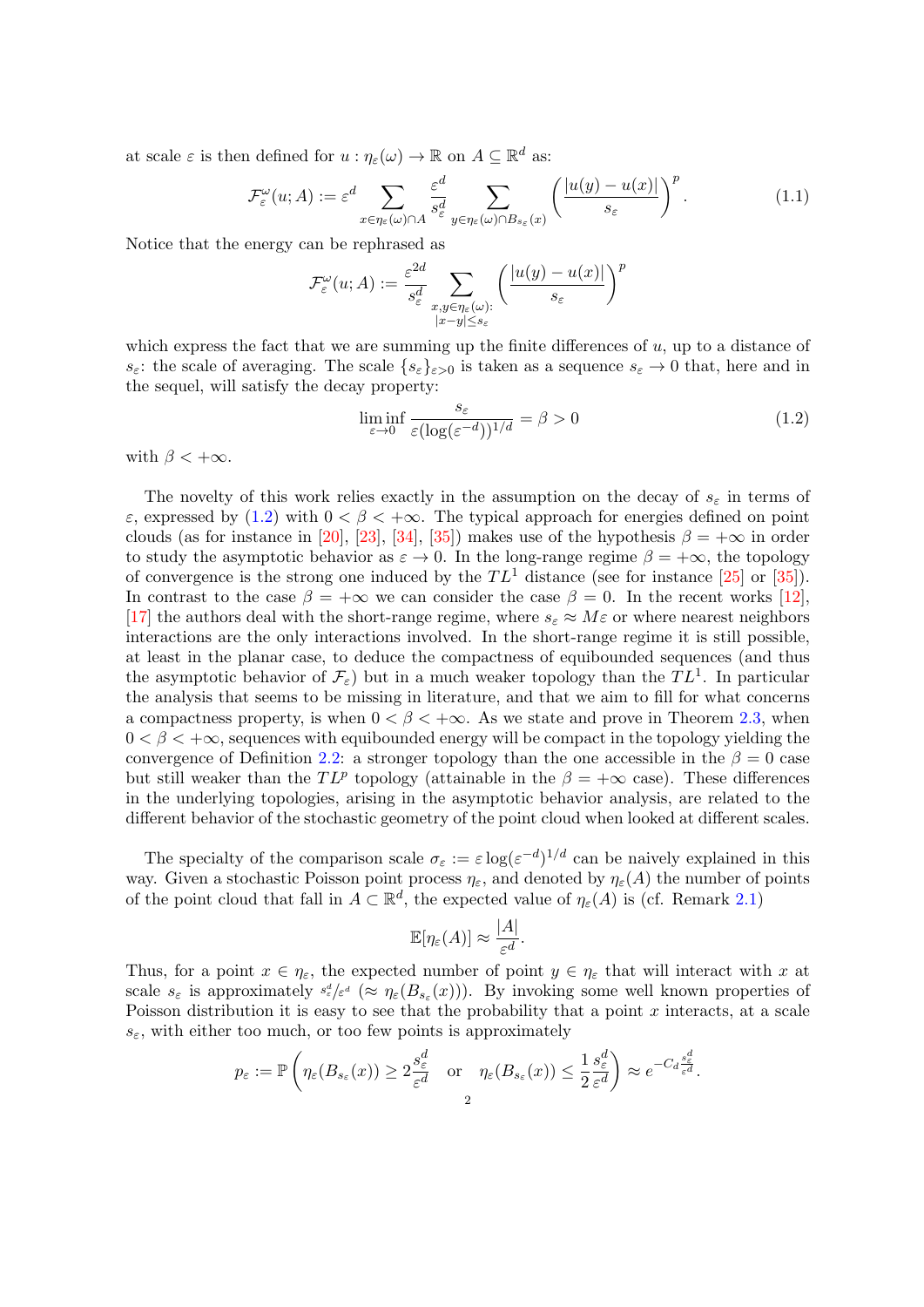Therefore depending on the behavior of  $s_{\varepsilon}$  compared to  $\sigma_{\varepsilon}$  several phenomena can occur. If  $s_{\varepsilon} \gg \sigma_{\varepsilon}$  then  $p_{\varepsilon}$  tends to zero fast enough to guarantee that, almost surely, each point x will always interact with approximately  $s_{\varepsilon}^d/\varepsilon^d$  points, resulting in no lack of information when approaching the continuum limit as  $\varepsilon \to 0$ . This is precisely the approach that has been implemented in [\[20\]](#page-18-14), [\[25\]](#page-18-16) to investigate energies on point clouds and that allows to deduce convergence in TLP. If  $s_{\varepsilon} \approx M\varepsilon$  then  $p_{\varepsilon} \approx e^{-C_dM}$  and thus we expect to see a fixed percentage of points that have the wrong number of interactions at scale  $M\varepsilon$  resulting in a loss of information. In particular, a uniform bound on the energy  $\mathcal{F}_{\varepsilon}$ , might not contain enough information to deduce convergence, up to a subsequence, in a strong topology. Heuristically speaking, the geometry of the point cloud at this scale, becomes closely related to the geometry of perforated domains: all the points with few interactions act as holes in the domain. For the planar case, in [\[12\]](#page-18-17) and [\[17\]](#page-18-18), a fine analysis of the geometry of the point clouds, and the identification of regular subclusters, is required in order to describe the asymptotic behavior of  $\mathcal{F}_{\varepsilon}$ . In the intermediate-regime, given by [\(1.2\)](#page-1-0), the probability  $p_{\varepsilon} \approx \varepsilon^{d\beta^d}$  vanishes as  $\varepsilon \to 0$ , but not fast enough to guarantee that any point  $x$  will be well connected to its neighbors at scale  $s_{\varepsilon}$  (as in the case  $\beta = +\infty$ ). However it is still fast enough to deduce that the number of wrong points remains under control (see Proposition [3.7\)](#page-8-0). This is now similar to the study of energies on perforated domain, where we have some controls on the size of the holes (see for instance [\[8\]](#page-18-19), [\[16\]](#page-18-20)). In this sense we can deduce convergence, up to subsequences, in a stronger way than in the case  $\beta = 0$  but in a weaker sense than in the case  $\beta = +\infty$ .

The paper is organized as follows. We briefly introduce the main ingredient of our analysis and the main Theorem [2.3](#page-4-0) in Section [2.](#page-3-2) We then proceed to the study of the stochastic geometry of a general realization of the Poisson point process in Section [3.](#page-5-0) Technically this analysis is implemented in this way: we divide  $\mathbb{R}^d$  in boxes of size  $s_{\varepsilon}$  and we consider the family of "bad boxes" that contains either too few or too many points. We show an upper bound on the number of these boxes (Proposition [3.7\)](#page-8-0) and on the volume of each connected component of the union of the boxes (Lemma [3.6\)](#page-7-0). Finally, in Section [4,](#page-10-0) we present the proof of our main result [2.3.](#page-4-0) For  $u_{\varepsilon} : \eta_{\varepsilon} \cap Q \to \mathbb{R}$  we consider the averaged function

$$
u_\varepsilon^I:=\frac{1}{\eta_\varepsilon(Q_{s_\varepsilon}(I))}\sum_{x\in \eta_\varepsilon\cap Q_{s_\varepsilon}(I)}u(x)
$$

where  $Q_{s_{\varepsilon}}(I)$  does not belong to the set of "bad boxes". We then have a function

$$
\hat{u}_{\varepsilon}(x) := \sum_{\substack{Q_{s_{\varepsilon}}(I) \text{ not a} \\ \text{``bad box''}}} u_{\varepsilon}^{I} \mathbb{1}_{Q_{s_{\varepsilon}}(I)}(x).
$$

We use the results of Section [3,](#page-5-0) on the stochastic geometry of the process, to build an extension operator that extends the function  $\hat{u}_{\varepsilon}$  also on the "bad boxes" by keeping under control the finite differences (Lemma [4.6\)](#page-11-0). We then use a compactness Theorem for functions on lattices to prove compactness for the extended functions. Notice that this argument fails as soon as we loose control on the size of the family of bad boxes, namely if  $\beta = 0$ .

Acknowledgment. The author is grateful to Professor Andrea Braides for the many fruitful discussions on the topics here contained. The author is grateful also to the anonymous referee for his/her very precise report and for all the observations that helped enrich the contribution here contained.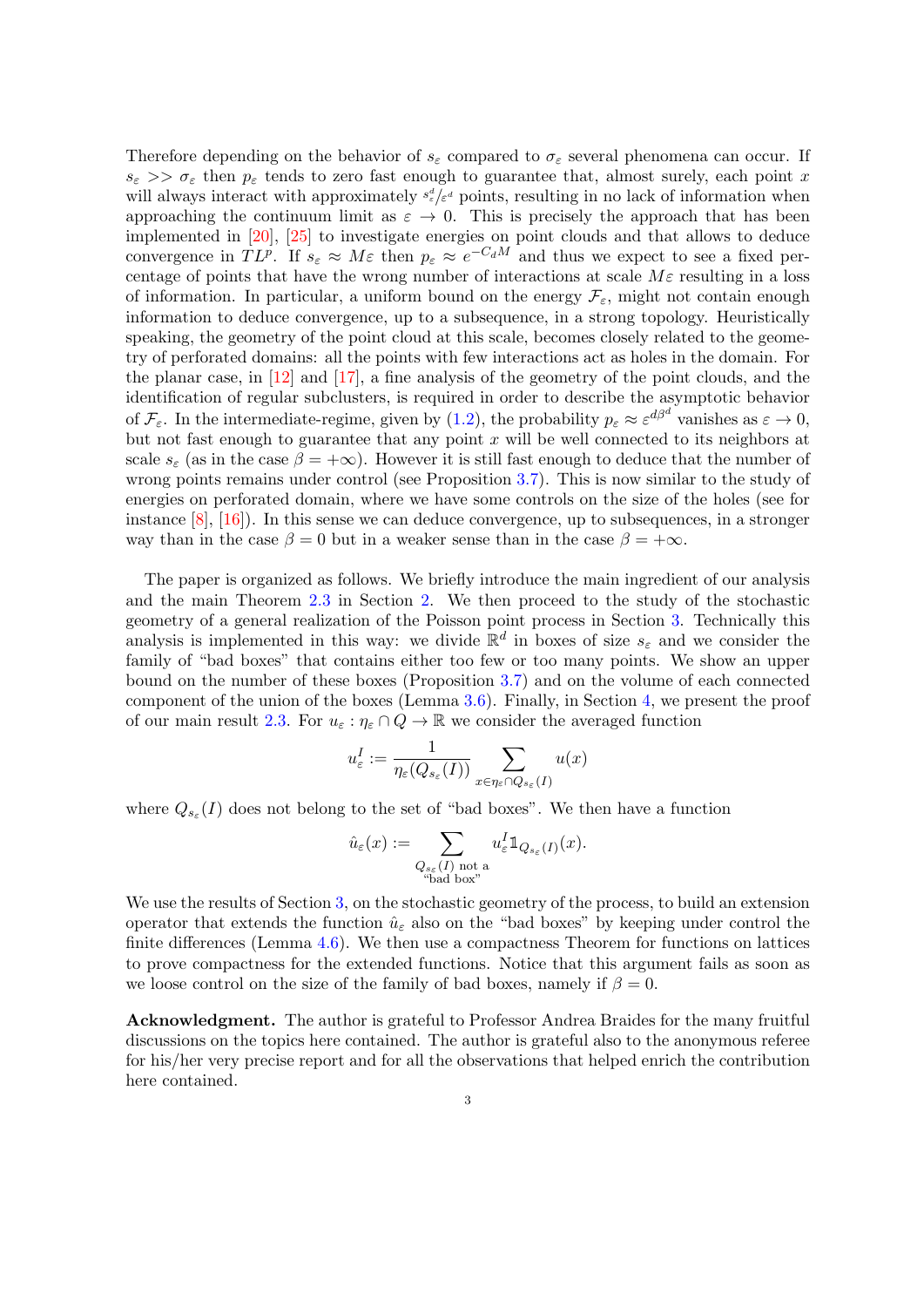## 2. Preliminaries and main result

<span id="page-3-2"></span>2.1. General notation. Given  $x = (x_1, \ldots, x_n) \in \mathbb{R}^d$ ,  $r > 0$  we denote by

$$
Q_r(x) := [x_1 - r/2, x_1 + r/2] \times \ldots \times [x_n - r/2, x_n + r/2]
$$

the closed cube centered at x and with side length r. When  $r = 1$  and  $x_0 = 0$  we simply write Q. For a Borel set E, the notation  $|E|$  stands for the Lebesgue measure of E. For a discrete set  $S := \{a, b, c, \ldots\}$  the notation  $\#(S)$  stands for the cardinality of S. We will set, for  $A \subset \mathbb{R}^d$ ,

$$
\mathcal{I}_s(A) := \{ J \in s\mathbb{Z}^d \cap A \}.
$$

The notation  $\mathbb{1}_A(x)$  stands for the characteristic function of the set A. In all the estimates that follow, C will be a constant independent of the crucial quantities under analysis and that might change from line to line.

<span id="page-3-0"></span>2.2. Poisson point process. Given a probability space  $(\Omega, \mathcal{F}, \mathbb{P})$ , a point process is a random variable  $\eta : \Omega \to \mathbf{N}_s(\mathbb{R}^d)$ , where  $\mathbf{N}_s(\mathbb{R}^d)$  is the space of simple measures of  $\mathbb{R}^d$ 

$$
\mathbf{N}_s(\mathbb{R}^d) := \left\{ \sum_{n \in \mathbb{N}} \delta_{x_n} \middle| \{x_n\}_{n \in \mathbb{N}} \subset \mathbb{R}^d \text{ any family of distinct points } x_n \neq x_k, \ k \neq n \right\}.
$$

In particular, for any  $\omega \in \Omega$ , we have that  $\eta(\omega)$  is a measure concentrated on a countable family of points. A Poisson point processes, or Poisson point cloud, of intensity  $\gamma$  is a point process  $\eta : \Omega \to \mathbf{N}_s(\mathbb{R}^d)$  such that

- a) for all  $k \in \mathbb{N}$  it holds  $\mathbb{P}(\eta^{\omega}(A) = k) := e^{-\gamma |A|} \frac{(\gamma |A|)^k}{k!}$  $\frac{|A|}{k!}$ ;
- b) for all  $B_1, \ldots, B_k$  essentially disjoint borel sets, the random variable  $X_j : \Omega \to \mathbb{N}$ ,  $X_i(\omega) := \eta(\omega)(B_i)$  are independent.

For further details on Poisson point processes we refer the reader to [\[28\]](#page-19-5). Given  $\eta$  a Poisson point process we define

$$
\eta_{\varepsilon}(\omega)(B) := \eta(\omega)(\varepsilon^{-1}B).
$$

Notice that  $\eta_{\varepsilon}$  is just a Poisson point process with intensity  $\gamma \varepsilon^{-d}$ . Also, for any realization,

$$
\operatorname{spt}(\eta_{\varepsilon}(\omega)) = \varepsilon \operatorname{spt}(\eta(\omega)).
$$

We write, with a slight abuse of notation,  $x \in \eta_{\varepsilon}(\omega)$ , meaning  $x \in \text{spt}(\eta_{\varepsilon}(\omega))$ .

<span id="page-3-1"></span>**Remark 2.1.** Observe that, for a generic Borel set  $A \subset \mathbb{R}^d$ ,

$$
\mathbb{E}[\eta_{\varepsilon}(A)] = \sum_{k=0}^{+\infty} k \mathbb{P}(\eta_{\varepsilon}(A) = k) = e^{-\gamma \varepsilon^{-d} |A|} \sum_{k=0}^{+\infty} k \frac{(\gamma \varepsilon^{-d} |A|)^k}{k!}
$$

$$
= \gamma \varepsilon^{-d} |A| e^{-\gamma \varepsilon^{-d} |A|} \sum_{k=1}^{+\infty} \frac{(\gamma \varepsilon^{-d} |A|)^{k-1}}{(k-1)!} = \gamma \varepsilon^{-d} |A|.
$$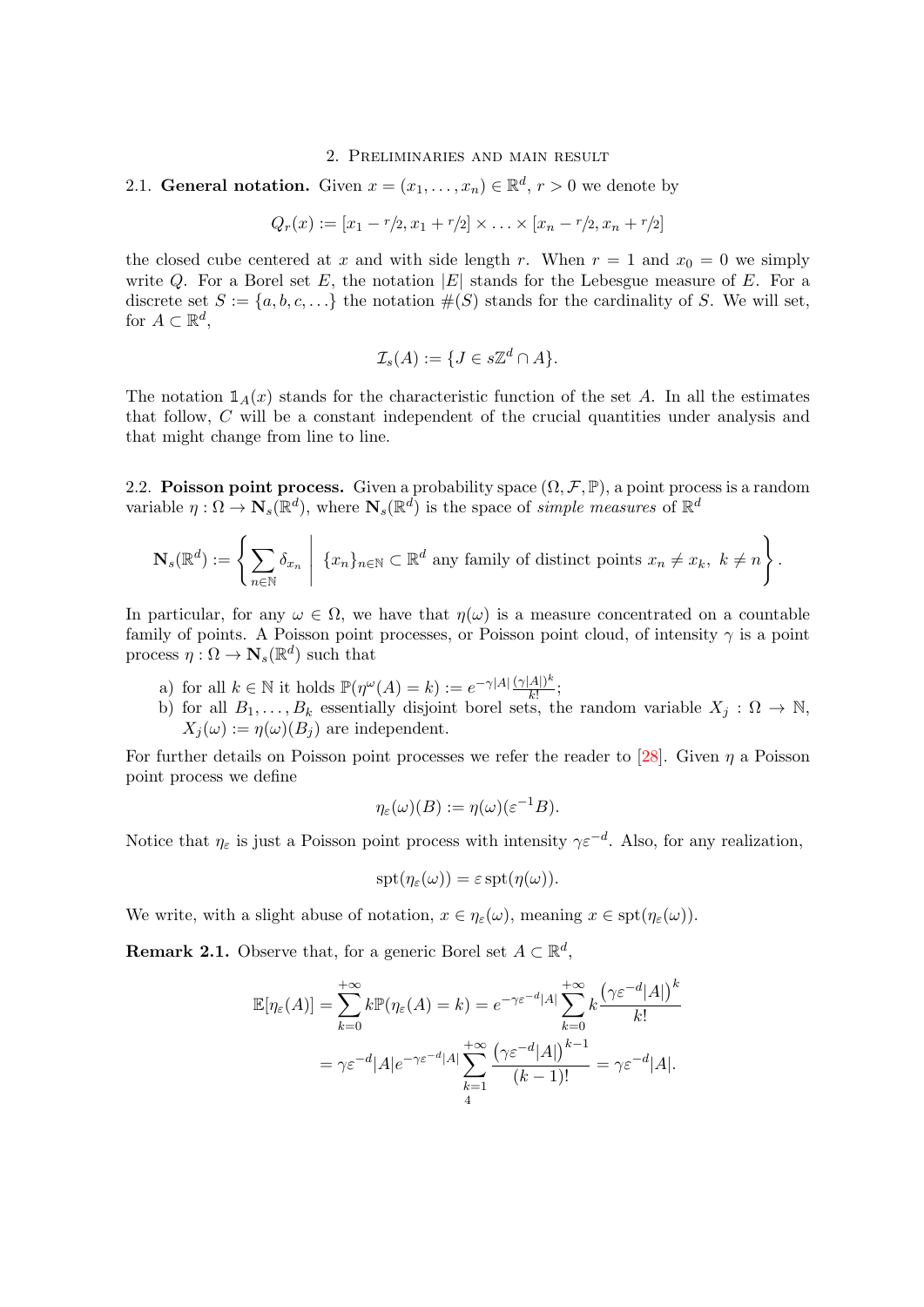2.3. p-Dirichlet energy. Given a Poisson point cloud  $\eta : \Omega \to \mathbf{N}_s(\mathbb{R}^d)$  with intensity  $\gamma$  and  $\{s_{\varepsilon}\}_{{\varepsilon}>0}$  a sequence converging to zero, we consider the p-Dirichlet energy on A of  $u : \eta_{\varepsilon}(\omega) \to$  $\mathbb{R}_+$  at scale  $s_{\varepsilon}$  to be

$$
\mathcal{F}_{\varepsilon}^{\omega}(u;A) := \varepsilon^{d} \sum_{x \in \eta_{\varepsilon}(\omega) \cap A} |\text{grad}_{s_{\varepsilon}} u(x)|^{p}
$$

where

$$
|{\textup{grad}}_{s_\varepsilon} u(x)|^p:=\frac{\varepsilon^d}{s_\varepsilon^d}\sum_{y\in\eta_\varepsilon(\omega)\cap B_{s_\varepsilon}(x)}\left(\frac{|u(y)-u(x)|}{s_\varepsilon}\right)^p.
$$

In the sequel we omit to specify the dependence of F and  $\eta_{\varepsilon}$  on the realization when there is no ambiguity.

2.4. Main result. For  $x \in \eta$  we consider the Voronoi cell to be

$$
V(x; \eta) := \{ y \in \mathbb{R}^d \mid |y - x| \le |y - z| \text{ for all } z \in \eta \setminus \{x\} \}.
$$

For a function  $u_{\varepsilon} : \eta_{\varepsilon} \cap Q \to \mathbb{R}$  we set  $\hat{u}_{\varepsilon} : \mathcal{V}_{\varepsilon}(\eta_{\varepsilon}) \cap Q \to \mathbb{R}$ 

$$
\hat{u}_{\varepsilon}(x) := \sum_{y \in \eta_{\varepsilon} \cap Q} u_{\varepsilon}(y) \mathbbm{1}_{V(y; \eta_{\varepsilon})}(x).
$$

Set

$$
\eta^{\alpha} := \left\{ x \in \eta \; : \; \text{In}(V(x; \eta)) > \alpha, \; \text{diam}(V(x; \eta) < \alpha^{-1} \right\}
$$

being

$$
\mathrm{In}(E):=\sup_{r>0}\{\text{there exists }B_r\subset E\}.
$$

We refer the reader to Figure [2.1.](#page-5-1) The subcloud  $\eta_{\alpha}$  has been firstly introduced in [\[17\]](#page-18-18), where the authors derive the continuum limit of an interface-type energy on Poisson point clouds.

For  $\alpha, \varepsilon > 0$  we set also  $\eta_{\varepsilon}^{\alpha} := (\eta_{\varepsilon})_{\alpha \varepsilon}$ , (observe that  $\eta_{\varepsilon}^{\alpha} = \varepsilon \eta^{\alpha}$ ) and, for a general subcloud of points  $\vartheta \subset \eta_{\varepsilon}$ , we define

$$
\mathcal{V}_{\varepsilon}(\vartheta) := \bigcup_{x \in \vartheta} V(x; \eta_{\varepsilon}).
$$

We are in the position to introduce the next Definition.

<span id="page-4-1"></span>**Definition 2.2** (Convergence). We say that a sequence  $u_{\varepsilon} \stackrel{p}{\longrightarrow} u$  in A if for any  $\alpha > 0$  it holds

$$
\lim_{\varepsilon \to 0} \int_{\mathcal{V}_{\varepsilon}(\eta_{\varepsilon}^{\alpha}) \cap A} |\hat{u}_{\varepsilon} - u|^{p} dx = 0.
$$

With this notion of convergence we state our main result.

<span id="page-4-0"></span>**Theorem 2.3.** Let  $\{u_{\varepsilon} : \eta_{\varepsilon} \to \mathbb{R}\}_{\varepsilon > 0}$ . Let  $A \supset Q$  be any open set containing Q and assume that  $s_{\varepsilon}$  is a sequence satisfying [\(1.2\)](#page-1-0). Then for almost all realization  $\omega \in \Omega$  the following holds. Suppose that

<span id="page-4-2"></span>
$$
\sup_{\varepsilon>0} \left\{ \mathcal{F}_{\varepsilon}^{\omega}(u_{\varepsilon}; A) + \sum_{x \in \eta_{\varepsilon}(\omega) \cap Q} u_{\varepsilon}(x)^p \varepsilon^d \right\} < +\infty.
$$
 (2.1)

Then there exists a subsequence  $\{u_{\varepsilon_n}\}_{n\in\mathbb{N}}\subset \{u_{\varepsilon}\}_{\varepsilon>0}$  and a function  $u\in W^{1,p}(Q)$  such that  $u_{\varepsilon_n} \stackrel{q}{\longrightarrow} u$  in Q for all  $q < p$ , in the sense of Definition [2.2.](#page-4-1)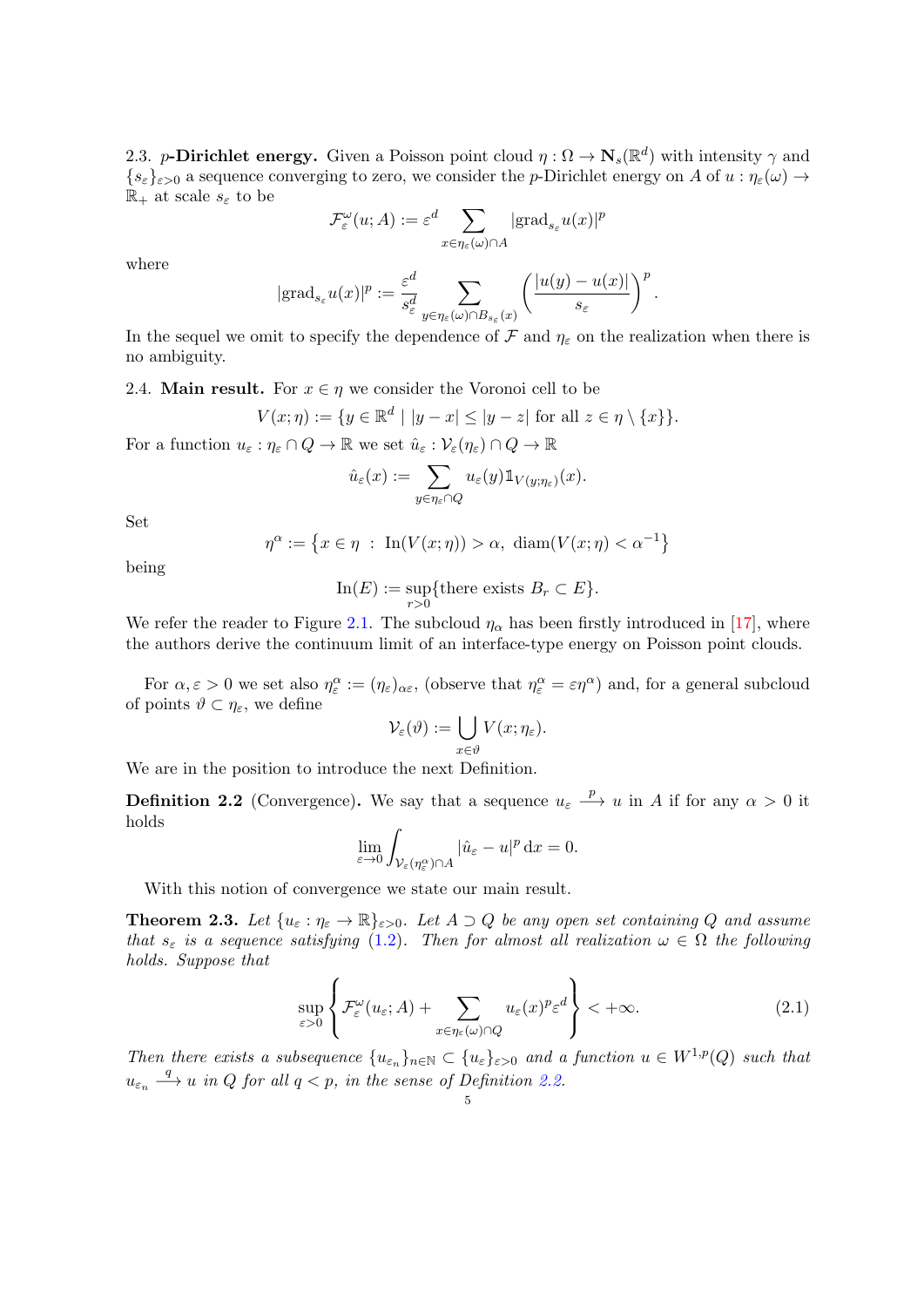<span id="page-5-1"></span>

FIGURE 2.1. An illustration of a Poisson point cloud  $\eta_{\varepsilon}(\omega)$  on the left. On the right an illustration of  $\mathcal{V}_{\varepsilon}(\eta^{\alpha}_{\varepsilon})$  (generated by a sub-cluster  $\eta^{\alpha}_{\varepsilon}$ ) depicted in dark grey.

**Remark 2.4.** Notice that, since the energy is non local, to have compactness on Q we need some control also on the interactions between  $x \in Q$ ,  $y \in Q^c$  with  $|x - y| \leq s_{\varepsilon}$ . This is why we require that the energy bound in [\(2.1\)](#page-4-2) to hold on a slightly bigger open set  $A \supset Q$ . As it will be clear from the proof, Theorem [2.3](#page-4-0) holds as well if we replace the cube Q with a generic open set.

## 3. Stochastic geometry of the point cloud

<span id="page-5-0"></span>For any realization  $\omega$ , given  $s > 0$  and  $0 < \kappa < 1$  a parameter we set

$$
\mathcal{I}_s^{\kappa,\omega}(Q) := \left\{ J \in \mathcal{I}_s(Q) \ : \ \left| \eta_{\varepsilon}(\omega)(Q_s(J)) - \gamma \frac{s^d}{\varepsilon^d} \right| \geq \kappa \gamma \frac{s^d}{\varepsilon^d} \right\} \tag{3.1}
$$

$$
E_s^{\kappa}(\omega) := \bigcup_{\mathcal{I}_s^{\kappa,\omega}(Q)} Q_s(J). \tag{3.2}
$$

The next Lemma is a standard concentration inequality for random variables (see for instance [\[10,](#page-18-21) Corollary 2.11]). Again we will omit the dependence on  $\omega$  to lighten the notation.

<span id="page-5-2"></span>**Lemma 3.1** (Cramer-Chernoff concentration bounds). If X is a random variable with Poisson distribution then

$$
\mathbb{P}(|X - \mathbb{E}[X]| > t) \le \exp\left(-\frac{2t^2}{(t + \mathbb{E}[X])}\right).
$$

We also employ the well-known Borel-Cantelli Lemma (see [\[29\]](#page-19-6)).

<span id="page-5-3"></span>**Lemma 3.2** (Borel-Cantelli Lemma). If  $\{E_n \subseteq \Omega\}_{n \in \mathbb{N}}$  is a sequence of events such that

<span id="page-5-5"></span><span id="page-5-4"></span>
$$
\sum_{n \in \mathbb{N}} \mathbb{P}(E_n) < +\infty
$$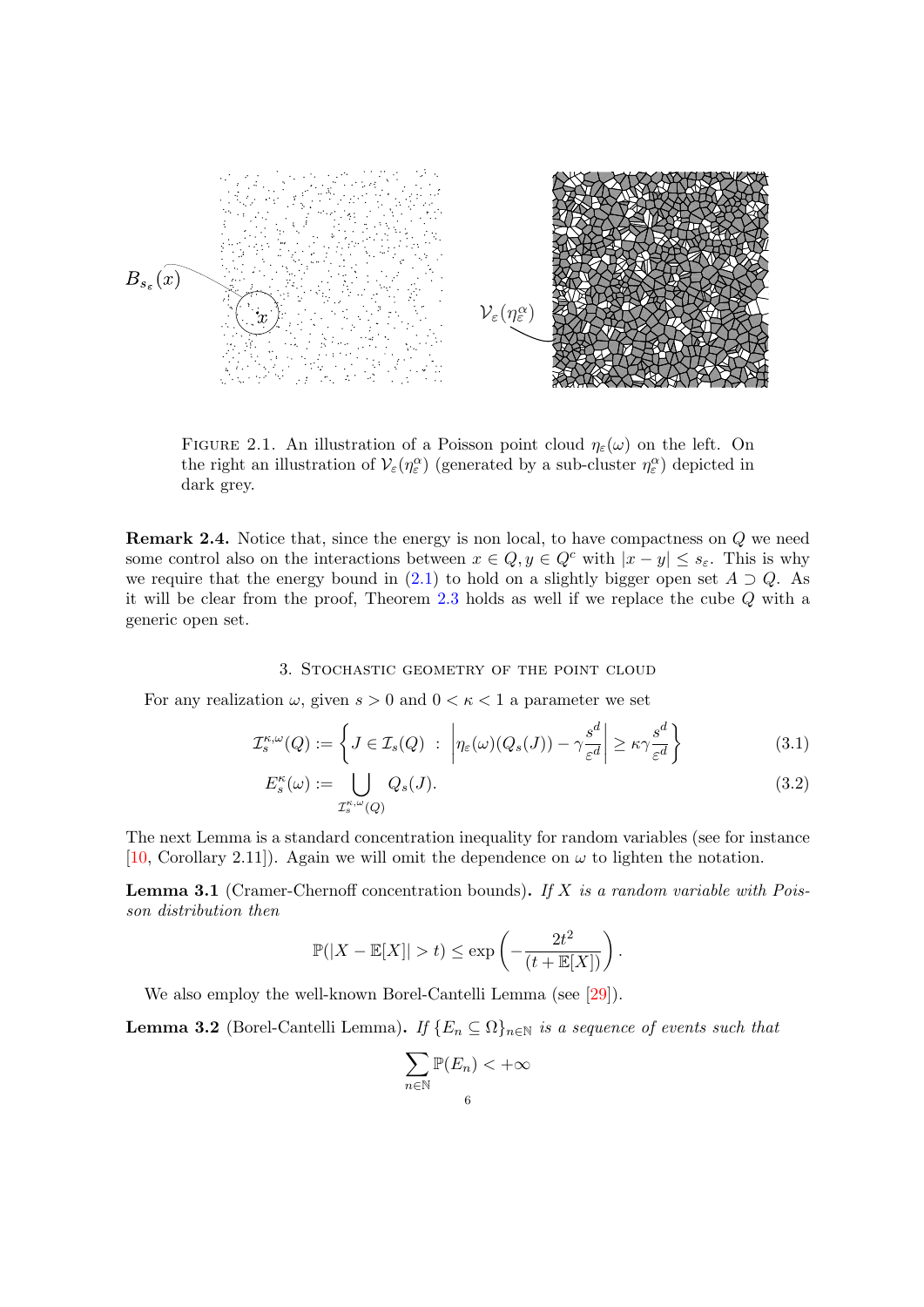then

$$
\mathbb{P}\left(\limsup_{n\to+\infty}E_n\right)=\mathbb{P}\left(\bigcap_{n=1}^{+\infty}\bigcup_{k\geq n}E_k\right)=0.
$$

<span id="page-6-3"></span>**Remark 3.3** (Chebishev inequality). Given  $X : \Omega \to \mathbb{R}$  a random variable, a useful way to estimate the probability of the event  $A := \{ \omega \in \Omega : X(\omega) \geq t \}$  is the so-called Chebishev inequality

$$
\mathbb{P}(A) = \int_A d\mathbb{P}(\omega) \le \frac{1}{t} \int_A X(\omega) d\mathbb{P}(\omega) \le \frac{1}{t} \int_{\Omega} X(\omega) d\mathbb{P}(\omega) = \frac{\mathbb{E}[X]}{t}.
$$

Let  $\{X_J : J \in \mathcal{I}_s(\mathbb{R}^d)\}\$  be a countable family of independent Bernoulli random variables taking value  $X_J = 1$  with probability p. The probability  $\mathbb{P}_p$  is defined

$$
\mathbb{P}_p(X_{J_1}=1,\ldots,X_{J_k}=1):=p^k
$$

and then extended to the  $\sigma$ -algebra generated by the cylinders

$$
A(J_1,\ldots,J_k)=\{X_{J_1}=1,\ldots,X_{J_k}=1\}.
$$

<span id="page-6-4"></span>**Definition 3.4.** We say that a subset of indexes  $\mathcal{J} \subset \mathcal{I}_s(\mathbb{R}^d)$  is path connected if for any J, J' there exists a family (called a path in J),  $\{J_1, \ldots, J_k\}$  with

a) 
$$
J_1 = J, J_k = J';
$$

- b)  $J_i \in \mathcal{J}$  for all  $i = 1, \ldots k;$
- c)  $|J_i J_{i+1}| = s$  for all  $i = 1, ..., k 1$ .

For  $\mathcal{J} \subset \mathcal{I}_s(Q)$ ,  $J \in \mathcal{J}$  the set

 $U(J) := \{J' \in \mathcal{J} : J' \text{ is connected to } J \text{ through a path in } \mathcal{J}\}\$ 

is called the connected component of  $\mathcal{J} \subset \mathcal{I}_s(\mathbb{R}^d)$  containing J. Clearly if  $J' \in U(J)$  then  $U(J') = U(J)$  (see Figure [4.1\)](#page-11-1).

We will also employ the following Bernoulli bond percolation result. Lemma [3.5](#page-6-0) summarizes a combination of standard results in Bernoulli bond percolation theory (see [\[1\]](#page-18-22), [\[2\]](#page-18-23), [\[9\]](#page-18-24), [\[27\]](#page-19-7), [\[31\]](#page-19-8)). We underline that the choice of the origin  $J = 0$  in the following statement plays no role. In particular  $(3.3),(3.4)$  $(3.3),(3.4)$  $(3.3),(3.4)$  remain valid for a generic J.

<span id="page-6-0"></span>**Lemma 3.5.** Let  $\{X_J : J \in I_s(\mathbb{R}^d)\}\$ be a countable family of independent Bernoulli random variables taking value  $X_J = 1$  with probability p. Then if  $p < p_c(d)$ , being  $p_c$  a critical value depending on the dimension only, the set  $\{J \in \mathcal{I}_s(\mathbb{R}^d) : X_J = 0\}$  is almost surely path connected. Moreover, there exists  $\psi_p$  depending on p only such that, setting  $U(0)$  to be the (possibly empty) connected component of  $\{J \in \mathcal{I}_s(\mathbb{R}^d) : X_J = 1\}$  containing  $J = 0$ , it holds

<span id="page-6-1"></span>
$$
\mathbb{P}_p(\#(U(0)) > N) \le e^{-\psi_p N} \quad \text{for all } N \ge 1. \tag{3.3}
$$

Finally for all  $p < p'$ .

<span id="page-6-2"></span>
$$
\mathbb{P}_p(\#(U(0)) > N) \le \mathbb{P}_{p'}(\#(U(0)) > N). \tag{3.4}
$$

We now prove a statistical estimate which allows us to obtain information on those regions of the point cloud having the wrong number of interactions.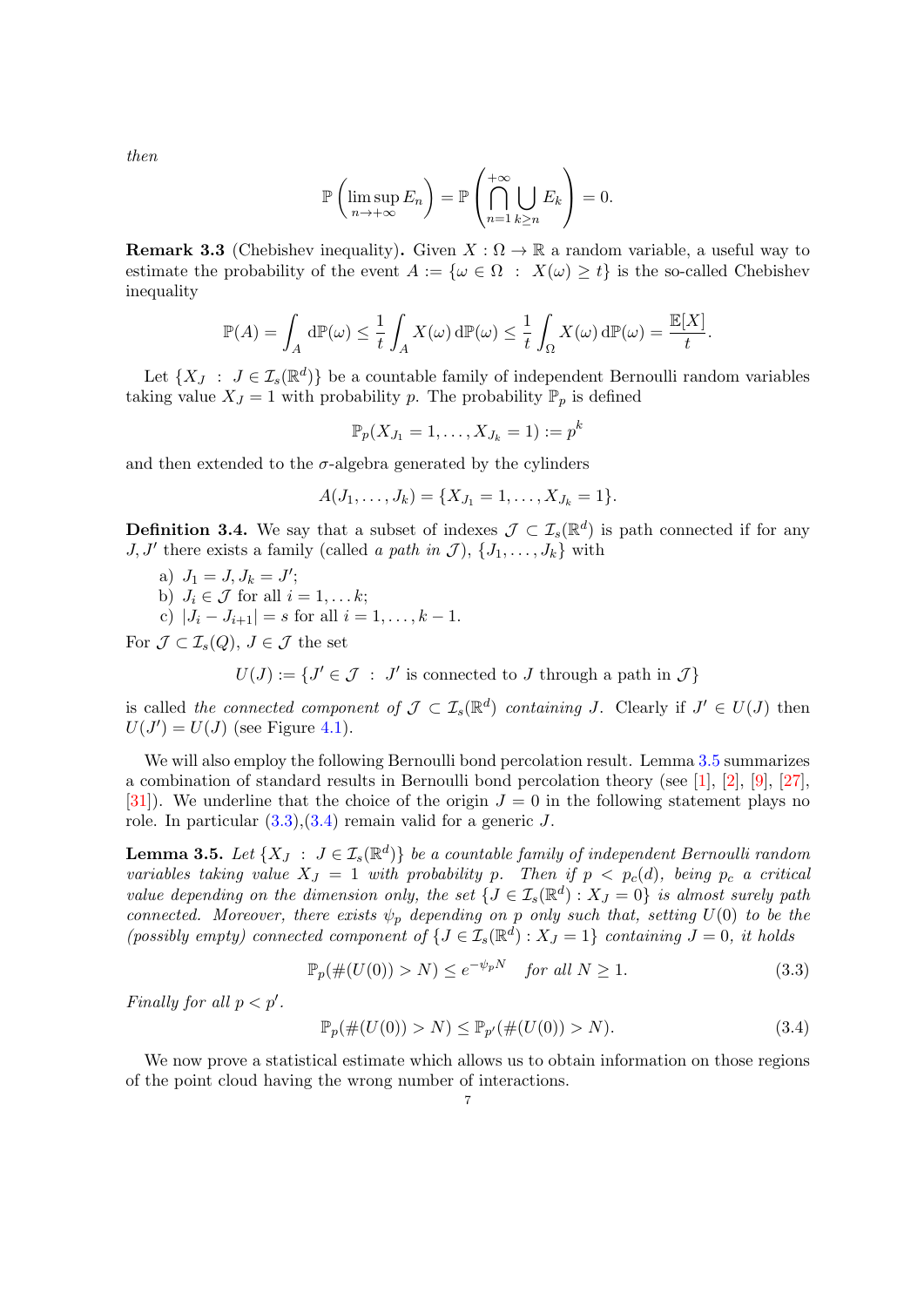<span id="page-7-0"></span>Lemma 3.6. Suppose that

$$
\limsup_{\varepsilon \to +\infty} \frac{\varepsilon}{s_{\varepsilon}} = 0.
$$

Then there exists a subsequence  $\{\varepsilon_n\}_{n\in\mathbb{N}}$  and a constant  $\Lambda$  such that almost surely the following hold. For all  $\kappa \in (0,1)$  we can find  $n_0$  (depending on  $\kappa$  and the realization only) for which (setting for shortness  $s_n = s_{\varepsilon_n}$ ),  $\mathcal{I}_{s_n}(Q) \setminus \mathcal{I}_{s_n}^{\kappa}(Q)$  is path connected for any  $n \geq n_0$  and it holds

$$
\sup\left\{\#(U) \ : \ U \ \text{conn. } comp. \ \text{of } \mathcal{I}_{s_n}^{\kappa}(Q)\right\} \leq \Lambda \log(s_n^{-1}) \ \text{for all } n \geq n_0. \tag{3.5}
$$

*Proof.* For any  $J \in \mathcal{I}_{s_{\varepsilon}}^{\kappa}(Q)$  consider  $U(J)$  to be the (possibly empty) connected component of  $\mathcal{I}_{s_{\varepsilon}}^{\kappa}(Q)$  containing  $\overline{J}$ . Setting, for  $J \in \mathcal{I}_{s_{\varepsilon}}(Q)$ ,

$$
X_J^{\varepsilon} := \begin{cases} 1 & \text{if } J \in \mathcal{I}_{s_{\varepsilon}}^{\kappa}(Q) \\ 0 & \text{otherwise.} \end{cases}
$$
 (3.6)

we have, by invoking Lemma [3.1,](#page-5-2) that

$$
p_{\varepsilon}(\kappa) = \mathbb{P}(X_J^{\varepsilon} = 1) \leq e^{-\frac{2\kappa^2}{1+\kappa} \frac{s_{\varepsilon}^d}{\varepsilon^d}}.
$$

In particular, for any  $\kappa > 0$ ,  $p_{\varepsilon}(\kappa) \to 0$ . Thus, for any  $\kappa$  we can find  $\varepsilon_0 = \varepsilon_0(\kappa, d)$  such that  $p_{\varepsilon}(\kappa) \leq p_0 < p_c(d)$  and  $\mathcal{I}_{s_{\varepsilon}}(Q) \setminus \mathcal{I}_{s_{\varepsilon}}^{\kappa}(Q)$  is almost surely path connected for all  $\varepsilon \leq \varepsilon_0$ . In particular

$$
\mathbb{P}_{p_{\varepsilon}(\kappa)}(\#(U(0)) \ge N) \le \mathbb{P}_{p_0}(\#(U(0)) \ge N) \le e^{-\psi_{p_0}N}.
$$

for some  $\psi_{p_0}$ . Fix  $\Lambda' > d$  and consider the subsequence  $\{\varepsilon_n\}_{n \in \mathbb{N}}$  such that

$$
s_{\varepsilon_n}^{\Lambda'-d} \le \frac{1}{n^2}.
$$

Setting  $s_n := s_{\varepsilon_n}$ , let us then consider the events

$$
A_n := \left\{ \omega \in \Omega \; : \; \text{exists } J \in \mathcal{I}_{s_n}(Q) \text{ s.t. } \#(U(J)) \geq \frac{\Lambda'}{\psi_{p_0}} \log(s_n^{-1}) \right\}.
$$

Then

$$
\mathbb{P}(A_n) \leq \mathbb{P}\left(\bigcup_{J \in \mathcal{I}_{s_n}(Q)} \left\{\omega \in \Omega : \#(U(J)) \geq \frac{\Lambda'}{\psi_{p_0}} \log(s_n^{-1})\right\}\right)
$$
  

$$
\leq \sum_{J \in \mathcal{I}_{s_n}(Q)} \mathbb{P}\left(\left\{\omega \in \Omega : \#(U(J)) \geq \frac{\Lambda'}{\psi_{p_0}} \log(s_n^{-1})\right\}\right)
$$
  

$$
= \sum_{J \in \mathcal{I}_{s_n}(Q)} \mathbb{P}_{p_{\varepsilon_n}(\kappa)}\left(\#(U(J)) \geq \frac{\Lambda'}{\psi_{p_0}} \log(s_n^{-1})\right)
$$
  

$$
\leq s_n^{\Lambda'} \#(\mathcal{I}_{s_n}(Q)) \leq Cs_n^{\Lambda'-d} \leq Cn^{-2}.
$$

By invoking Borel-Cantelli Lemma [3.2](#page-5-3) we conclude that the probability that  $A_n$  occurs infinitely many time is 0. Thus, naming  $\Lambda := \frac{\Lambda'}{\psi_{p_0}}$  we conclude.

We will also make use of the following Proposition, providing bounds on the cardinality of  $\mathcal{I}_{s_{\varepsilon}}^{\kappa}(Q)$  (up to select a subsequence  $\{\varepsilon_n\}_{n\in\mathbb{N}}$ ).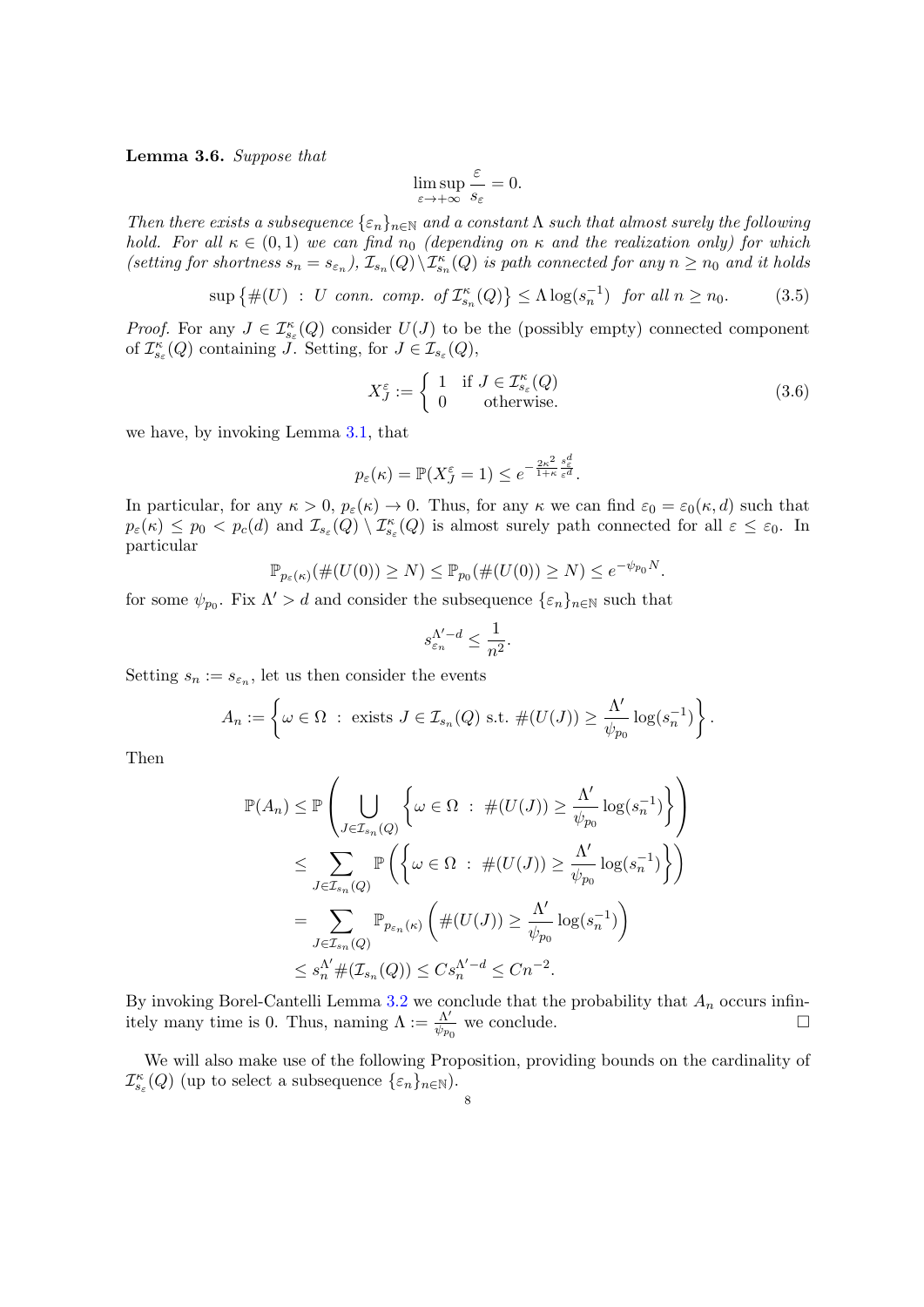<span id="page-8-0"></span>**Proposition 3.7.** Let  $s_{\varepsilon}$  be a sequence satisfying

<span id="page-8-1"></span>
$$
\liminf_{\varepsilon \to 0} \frac{s_{\varepsilon}}{\varepsilon \log(\varepsilon^{-d})^{1/d}} = \beta > 0. \tag{3.7}
$$

Then the following hold:

a) If  $\beta > \frac{1}{\gamma^{1/d}}$ , there exists  $0 < \kappa_0 < 1$  and a subsequence  $\{\varepsilon_n\}_{n \in \mathbb{N}}$  such that, setting  $s_n = s_{\varepsilon_n}$ , for all  $\kappa_0 \ge \kappa < 1$  and almost surely we can find  $n_0$  for which

$$
\#(\mathcal{I}_{s_n}^{\kappa}(Q)) = 0 \quad for all n \ge n_0;
$$

b) If  $0 < \beta \leq \frac{1}{\alpha \ln n}$  $\frac{1}{\gamma^{1/d}}$  there exist two constants  $\kappa_0 > 0$ ,  $\varrho_0 > 0$  depending on  $\beta, d, \gamma$  only and a subsequence  $\{\varepsilon_n\}_{n\in\mathbb{N}}$  such that, setting  $s_n := s_{\varepsilon_n}$ , for all  $\kappa_0 \leq \kappa < 1$  and almost surely we can find  $n_0$  for which

$$
\#(\mathcal{I}_{s_n}^{\kappa}(Q)) \le \frac{\varepsilon_n^{\varrho_0}}{s_n^d} \quad \text{for all } n \ge n_0.
$$

Proof. Set  $\sigma_{\varepsilon} := \varepsilon \log(\varepsilon^{-d})^{1/d}$ . We can select a subsequence such that, setting  $\beta_n = \beta - \frac{1}{n}$  $\frac{1}{n}$  $\sigma_n := \sigma_{\varepsilon_n}$ , we have

$$
s_n \geq \beta_n \sigma_n.
$$

Notice that (cf. Remark [2.1\)](#page-3-1)

$$
\mathbb{E}[\eta_{\varepsilon}(Q_s(J))] = \gamma \frac{s^d}{\varepsilon^d}.
$$

In particular, Lemma [3.1](#page-5-2) yields

$$
p_n := \mathbb{P}\left(|\eta_{\varepsilon_n}(Q_{s_n}(J)) - \mathbb{E}[\eta_{\varepsilon_n}(Q_{s_n}(J))]| > \kappa \gamma \frac{s_n^d}{\varepsilon_n^d}\right) \le \exp\left(-\frac{2\kappa^2 \gamma}{(1+\kappa)} \frac{s_n^d}{\varepsilon_n^d}\right)
$$
  

$$
\le \exp\left(-\frac{2\kappa^2 \gamma}{(1+\kappa)} \log \varepsilon_n^{-d\beta_n^d}\right) = \varepsilon_n^{\beta_n^d d\gamma} \frac{2\kappa^2}{(1+\kappa)}.
$$
  

$$
I \in \mathcal{I}_{s_n}(Q)
$$

Set, for  $J$ 

$$
X_J^{\kappa,n} := \begin{cases} 1 & \text{if } J \in \mathcal{I}_{s_n}^{\kappa}(Q) \\ 0 & \text{otherwise.} \end{cases}
$$
 (3.8)

Notice that each  $X_J^{\kappa,n}$  $\zeta_n^{k,n}$  is a Bernoulli random variable attaining value 1 with probability  $p_n$ and 0 with probability  $1 - p_n$  (Here we are omitting the dependence of  $p_n$  on  $\kappa$  to lighten the notation). Setting then

$$
T_n^{\kappa} := \sum_{J \in \mathcal{I}_{s_n}(Q)} X_J^{\kappa, n} = \#(\mathcal{I}_{s_n}^{\kappa}(Q))
$$

we have that

$$
\mathbb{E}[T_n^{\kappa}] = \#(\mathcal{I}_{s_n}(Q))p_n \leq C \frac{\beta_n^{d} d \gamma \frac{2\kappa^2}{(1+\kappa)}}{s_n^d}
$$

for a constant C depending on the dimension only (that in the sequel may vary from line to line). Setting

$$
\varrho_n(\kappa) := \beta_n^d d\gamma \frac{2\kappa^2}{(1+\kappa)}
$$

the previous estimate writes

$$
\mathbb{E}[T_n^{\kappa}] \le C \frac{\varepsilon_n^{\varrho_n(\kappa)}}{s_n^d}
$$

.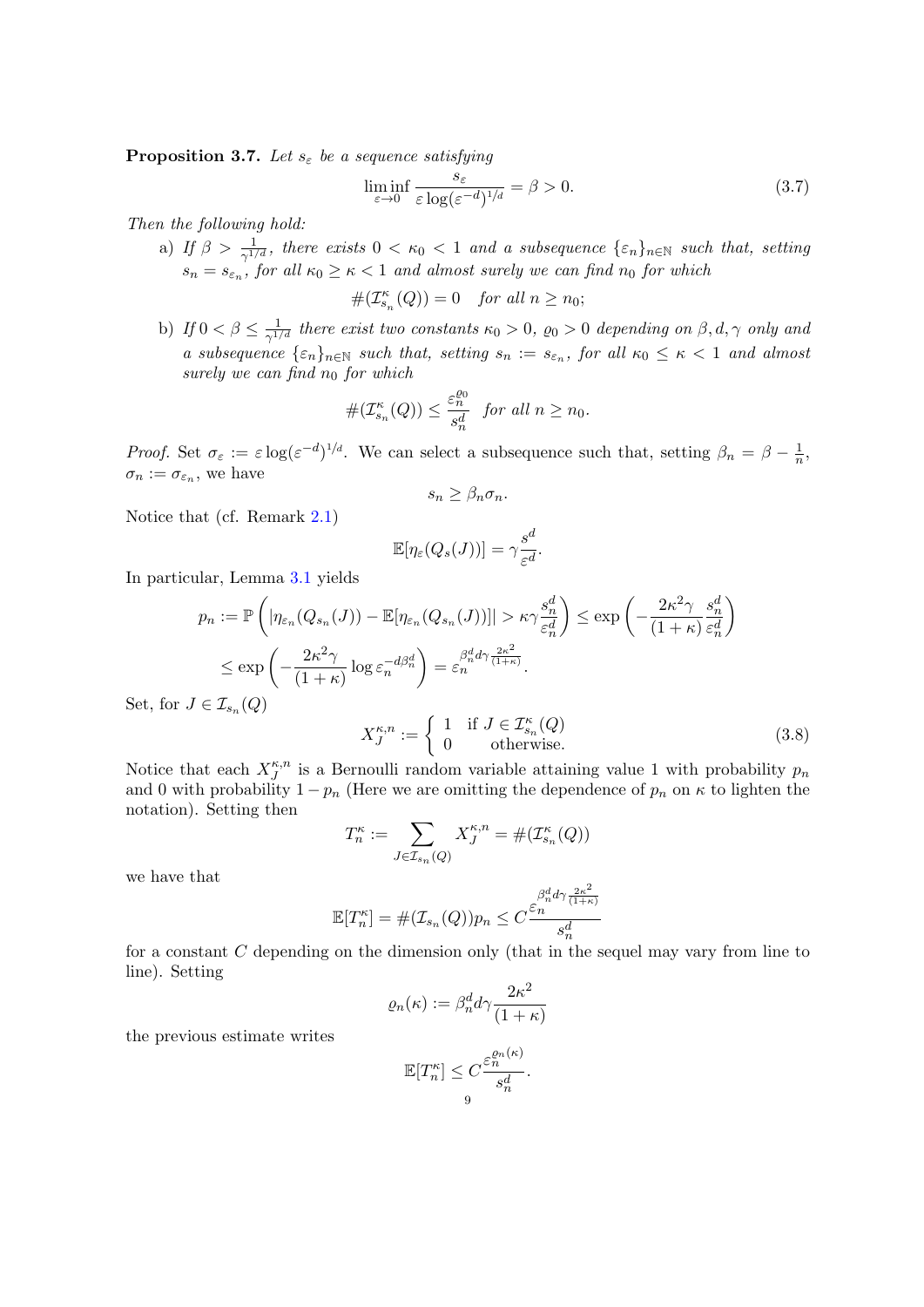**Proof of assertion a).** If  $\beta^d > \frac{1}{2}$  $\frac{1}{\gamma}$  then, for some  $n_0$ ,  $\beta_n^d > \frac{1}{\gamma}$  $\frac{1}{\gamma}$  for  $n \geq n_0$ . Then, for some  $0 < \kappa_0 < 1$  we have  $\varrho_n(\kappa_0) > d$  whenever  $n \geq n_0$ . Also recalling that, from the very definition of  $\sigma_{\varepsilon}$ , it holds that  $\left(\frac{s_n}{\varepsilon_n}\right)$  $\left(\frac{s_n}{\varepsilon_n}\right)^d \geq \frac{1}{d}$ d  $\frac{\beta_n^d}{\log(\varepsilon_n^{-1})}$  we have

$$
\mathbb{E}[T_n^{\kappa_0}] \leq C \frac{\varepsilon_n^{\varrho_n(\kappa_0)-d}}{\log(\varepsilon_n^{-1})}.
$$

Consider the subsequence  $\{\varepsilon_{n_j}\}_{j\in\mathbb{N}}$  such that

$$
\varepsilon_{n_j}^{(\varrho_j(\kappa_0)-d)/2}\leq \frac{1}{j^2}
$$

where we abbreviate  $\rho_j := \rho_{n_j}$  for the sake of clarity. Define the events

$$
A_j(\kappa_0) := \left\{ \omega \in \Omega \; : \; T_{n_j}^{\kappa_0}(\omega) \geq \frac{\varepsilon_{n_j}^{(\varrho_j(\kappa_0) - d)/2}}{\log(\varepsilon_{n_j}^{-1})} \right\}.
$$

Then Chebishev inequality (cf. Remark [3.3\)](#page-6-3) yields

$$
\mathbb{P}(A_j(\kappa_0)) \leq \frac{\mathbb{E}[T_{n_j}^{\kappa_0}]\log(\varepsilon_{n_j}^{-1})}{\varepsilon_{n_j}^{(\varrho_j(\kappa_0)-d)/2}} \leq C \varepsilon_{n_j}^{(\varrho_j(\kappa_0)-d)/2} \leq C \frac{1}{j^2}.
$$

In particular

$$
\sum_{j\in\mathbb{N}}\mathbb{P}(A_j(\kappa_0))<+\infty.
$$

Borel-Cantelli Lemma [3.2](#page-5-3) now implies that

$$
\mathbb{P}\left(\bigcap_{j\in\mathbb{N}}\bigcup_{m\geq j}A_m(\kappa_0)\right)=0.
$$

Set  $\Omega' := \Omega \setminus \bigcap_{j \in \mathbb{N}} \bigcup_{m \geq j} A_m(\kappa_0)$ . We now observe that if  $\omega \in \Omega'$  then there exists j<sub>0</sub> such that

$$
\#(\mathcal{I}_{s_{n_j}}^{\kappa_0}(Q)) < \frac{\varepsilon_{n_j}^{(\varrho_j(\kappa_0)-d)/2}}{\log(\varepsilon_{n_j}^{-1})} \quad \text{for all } j \ge j_0.
$$

Since  $\varrho_j(\kappa_0) - d > 0$  we conclude that

$$
\#(\mathcal{I}_{s_{n_j}}^{\kappa_0}(Q)) = 0 \text{ for all } j \text{ big enough.}
$$

Since, for  $\kappa > \kappa_0$  we have  $\mathcal{I}_{s_{n_j}}^{\kappa}(Q) \subset \mathcal{I}_{s_{n_j}}^{\kappa}(Q)$  we conclude the proof of assertion a).

**Proof of assertion b).** If  $0 < \beta^d \leq \frac{1}{\gamma}$  we have (for all *n* big enough)

$$
d > \varrho_n(\kappa) > \left(\frac{\beta}{2}\right)^d d\gamma \frac{2\kappa^2}{(1+\kappa)} = \varrho(\kappa) > 0
$$

for all  $\kappa \in (0,1)$  and then

$$
\mathbb{E}[T_n^{\kappa}] \le C \frac{\varepsilon_n^{\varrho(\kappa)}}{s_n^d}.
$$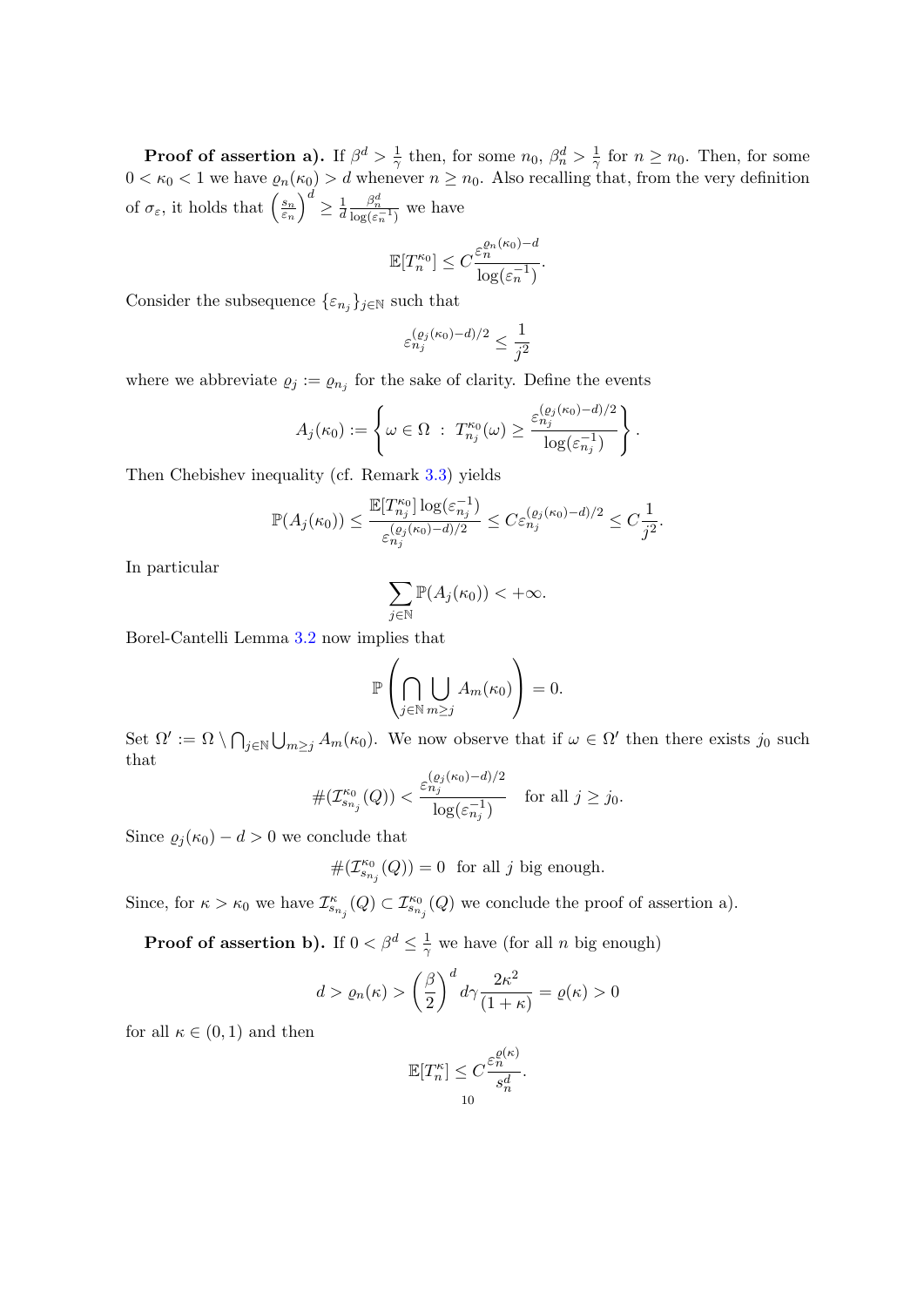Fix  $\kappa_0 \in (0,1)$  and consider the subsequence  $\{\varepsilon_{n_j}\}_{j\in\mathbb{N}}$  such that

$$
\varepsilon_{n_j}^{\varrho(\kappa_0)/2}\leq \frac{1}{j^2}.
$$

We define the events

$$
A_j(\kappa_0) := \left\{ \omega \in \Omega \; : \; T_{n_j}^{\kappa_0}(\omega) \geq \frac{\varepsilon_{n_j}^{\varrho(\kappa_0)/2}}{s_j^d} \right\}.
$$

Then Chebishev inequality (cf. Remark [3.3\)](#page-6-3) again yields

$$
\mathbb{P}(A_j(\kappa_0))\leq \frac{\mathbb{E}[T^{\kappa_0}_{n_j}]s_j^d}{\varepsilon_{n_j}^{\varrho(\kappa_0)/2}}\leq C\varepsilon_{n_j}^{\varrho(\kappa_0)/2}\leq \frac{1}{j^2}.
$$

In particular

$$
\sum_{j\in\mathbb{N}}\mathbb{P}(A_j(\kappa_0))<+\infty.
$$

By invoking again Borel-Cantelli Lemma [3.2](#page-5-3) we achieve

$$
\mathbb{P}\left(\bigcap_{j\in\mathbb{N}}\bigcup_{m\geq j}A_m(\kappa_0)\right)=0.
$$

Set  $\Omega'' := \Omega \setminus \bigcap_{j \in \mathbb{N}} \bigcup_{m \geq j} A_m(\kappa_0)$ . We now observe that if  $\omega \in \Omega''$  then there exists  $j_0$  such that

$$
\#(\mathcal{I}_{s_{n_j}}^{\kappa_0,\omega}(Q)) \le \frac{\varepsilon_{n_j}^{\varrho(\kappa_0)/2}}{s_n^d} \quad \text{for all } j \ge j_0.
$$

Since, for  $\kappa > \kappa_0$ , we have  $\mathcal{I}_{s_{n_j}}^{\kappa}(Q) \subset \mathcal{I}_{s_{n_j}}^{\kappa_0}(Q)$  we conclude by setting  $\varrho_0 := \varrho(\kappa_0)/2$ .

# 4. Proof of Compactness Theorem [2.3](#page-4-0)

<span id="page-10-0"></span>Let us introduce some notation needed in the proof of the extension Lemma [4.6.](#page-11-0) Given  $U \subset \mathcal{J}$  a connected component of a subfamily of indexes  $\mathcal{J} \subset \mathcal{I}_{s_{\varepsilon}}(Q)$  we denote

$$
\partial U := \left\{ J \in \mathcal{I}_{s_{\varepsilon}}(Q) \setminus \mathcal{J} \mid \exists J' \in U \ : \partial Q_{s_{\varepsilon}}(J') \cap \partial Q_{s_{\varepsilon}}(J) \neq \emptyset \right\}.
$$

Notice that we allow also paths that can walk in diagonal, since our energy allows us to control also the diagonal direction. In particular, for  $J \in \mathcal{I}_{s_{\varepsilon}}(Q)$  we define the set of neighbors of J as

$$
N_{\varepsilon}(J) := \{ J' \in (Q_{3s_{\varepsilon}}(J) \setminus \{J\}) \cap \mathcal{I}_{s_{\varepsilon}}(Q) \}.
$$

**Definition 4.1** (diagonal paths). We say that  $\mathbf{t}(J, J') = \{J_1, \ldots, J_k\} \subset \mathcal{I}_{s_{\varepsilon}}(Q)$  is a *diagonal* path connecting  $J$  to  $J'$  if  $J_1 = J$ ,  $J_k = J'$  and  $J_{i+1} \in N_{\varepsilon}(J_i)$  for all  $i = 1, ..., k - 1$ .

Motivated by Lemma [3.6](#page-7-0) and Proposition [3.7,](#page-8-0) we introduce the notion of controlled subfamily of indexes  $\{\mathcal{J}_n \subset \mathcal{I}_{s_n}(Q)\}_{n \in \mathbb{N}}$ .

<span id="page-10-1"></span>**Definition 4.2.** Let  $\{s_n\}_{n\in\mathbb{N}}$  be a vanishing sequence. We say that  $\{\mathcal{J}_n \subset \mathcal{I}_{s_n}(Q)\}_{n\in\mathbb{N}}$  is a controlled subfamily of indexes if there exists  $n_0 \in \mathbb{N}$ ,  $\varrho_0 \in (0,1)$ ,  $\Lambda \in \mathbb{R}_+$  universal constants such that the following are in force for all  $n \geq n_0$ :

- a)  $\mathcal{I}_{s_n}(Q) \setminus \mathcal{J}_n$  is path connected in the sense of Definition [3.4;](#page-6-4)
- b) there exists  $0 < \varrho_0 < 1$  such that  $\#(\mathcal{J}_n) s_n^d \leq s_n^{\varrho_0}$ ;
- c) for each connected component  $U \subset \mathcal{J}_n$  it holds  $\#(U) \leq \Lambda \log(s_n^{-1})$ .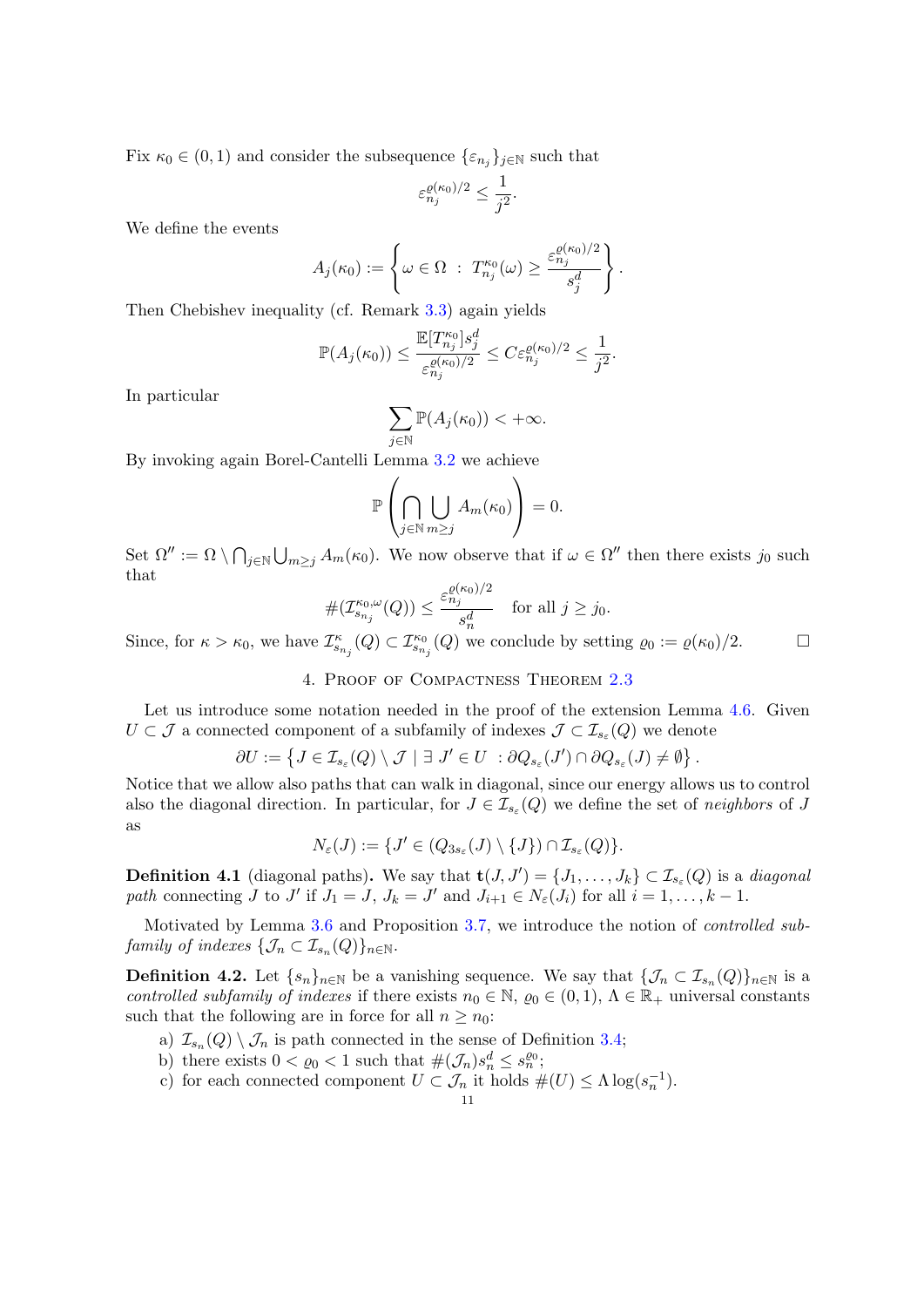<span id="page-11-1"></span>

FIGURE 4.1. On the left: The percolation properties of  $\mathcal{I}_{s_n}^{\kappa}(Q)$  stated in Lemma [3.6](#page-7-0) and Proposition [3.7.](#page-8-0) On the right: a depiction of a diagonal path **t**<sub>∂U</sub>, a connected component  $U = U(J)$  of  $\mathcal{I}_{s_n}^{\kappa}(Q)$  and the boundary ∂U(J).

Remark 4.3. Up to extract a subsequence, by combining Lemma [3.6](#page-7-0) and Proposition [3.7](#page-8-0) we can ensure that (for a suitable  $\kappa$ ) the family  $\mathcal{J}_n = \mathcal{I}_{s_n}^{\kappa}(Q)$  is a controlled subfamily of index (we refer the reader to Figure [4.1\)](#page-11-1).

<span id="page-11-3"></span>**Lemma 4.4.** Let  $\{\mathcal{J}_n\}_{n\in\mathbb{N}}$  be a controlled subfamily of indexes. There exists a universal constant C such that for any  $U \subset \mathcal{J}_n$  connected component of  $\mathcal{J}_n$ , and for any  $J, J' \in \partial U$ , we can find a diagonal path  $\mathbf{t}_{\partial U}(J, J') \subset \partial U$  such that

<span id="page-11-2"></span>#(t∂U (J, J′ )) ≤ C#(∂U). (4.1)

Proof. Observe that the set

$$
E(U) := \bigcup_{J \in U} Q_{s_n}(J)
$$

is connected and simply connected due to properties a), b), c) of Definition [4.2.](#page-10-1) In particular the set  $\partial E(U)$  is connected and thus connected by arc. Fix  $J, J' \in \partial U$  and pick

$$
x_J \in \partial Q_{s_n}(J) \cap \partial E(U), \quad y_{J'} \in \partial Q_{s_n}(J') \cap \partial E(U).
$$

Consider then an arc  $\tau : [0,1] \to \partial E(U)$  such that  $\tau(0) = x_J$ ,  $\tau(1) = y'_J$ . Since  $\tau \in \partial E(U)$ Consider then an arc  $\tau$  .  $[0, 1] \to 0$   $L(U)$  such that  $\tau(0) = xJ, \tau(1) = yJ$ . Since  $\tau \in \partial L(U)$ <br>we can find  $J_1, \ldots, J_k \in \partial U, t_1, \ldots, t_k \in (0, 1)$  such that  $J_1 = J, J_k = J'$  and  $\tau(t) \in Q_{s_n}(J_i)$ for  $t \in (t_i, t_{i+1})$ . By eventually reducing loops and repetition, without loss of generality we can assume that  $\tau$  is a simple arc and do not passes through each  $J_i$  more than once. Now by defining  $\mathbf{t}_{\partial U}(J, J') := \{J_1, \ldots, J_k\}$ , by construction we have that  $\mathbf{t}_{\partial U}$  is a diagonal path. The bound  $(4.1)$  is also immediate.  $\Box$ 

Remark 4.5. Notice that, if property a) of Definition [4.2](#page-10-1) fails then Lemma [4.4](#page-11-3) is, in general, false.

<span id="page-11-0"></span>**Lemma 4.6** (An extension Lemma). Let  $\{s_n\}_{n\in\mathbb{N}}$  be a vanishing sequence. Let  $\{\mathcal{J}_n\subset\mathcal{J}_n\}$  $\mathcal{I}_{s_n}(Q)\}_{n\in\mathbb{N}}$  be a controlled subfamily of indexes in the sense of Definition [4.2.](#page-10-1) Then, for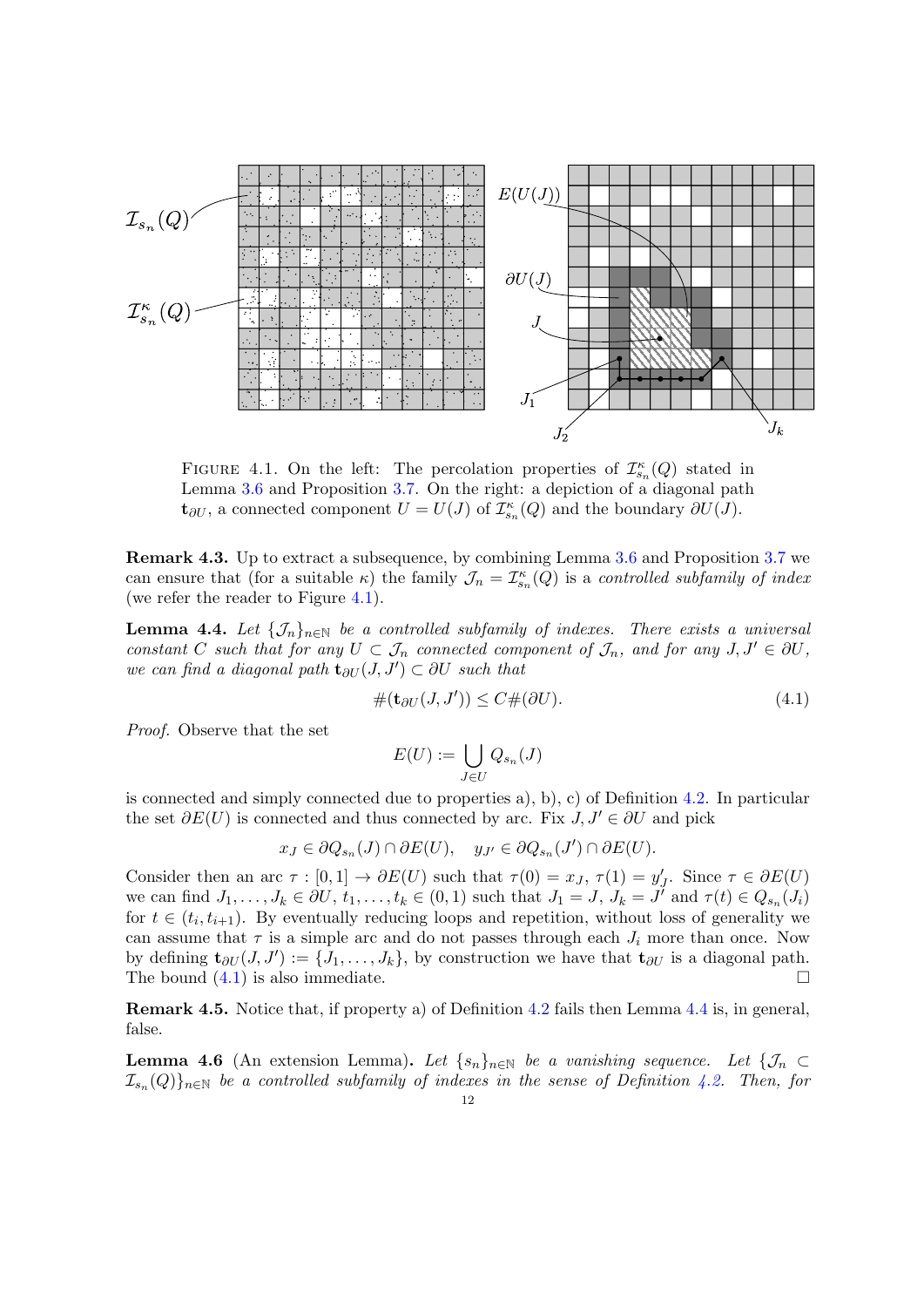any sequence of functions  $\{u_n : \mathcal{I}_{s_n}(Q) \setminus \mathcal{J}_n \to \mathbb{R}^+\}_{n \in \mathbb{N}}$  such that

<span id="page-12-0"></span>
$$
\sup_{n\in\mathbb{N}}\left\{\sum_{\substack{J,J'\in\mathcal{I}_{s_n}(Q)\backslash\mathcal{J}_n\\J'\in N_{\varepsilon_n}(J)}}|u_n(J)-u_n(J')|^p s_n^{d-p}+\sum_{J\in\mathcal{I}_{s_n}(Q)\backslash\mathcal{J}_n}|u_n(J)|^p s_n^d\right\}<+\infty\tag{4.2}
$$

 $\lambda$ 

we can find a sequence of extended functions  $\{Tu_n : \mathcal{I}_{s_n}(Q) \to \mathbb{R}^+\}_{n \in \mathbb{N}}$  such that

$$
Tu_n = u_n \quad on \ \mathcal{I}_{s_n}(Q) \setminus \mathcal{J}_n
$$

and for all  $q < p$ 

<span id="page-12-1"></span>
$$
\sup_{n \in \mathbb{N}} \left\{ \sum_{\substack{J, J' \in \mathcal{I}_{s_n}(Q) \\ |J - J'| = s_n}} |Tu_n(J) - Tu_n(J')|^q s_n^{d - q} + \sum_{J \in \mathcal{I}_{s_n}(Q)} |Tu_n(J)|^q s_n^d \right\} < +\infty. \tag{4.3}
$$

Remark 4.7. Notice that we assume a bound [\(4.2\)](#page-12-0) involving interaction also in diagonal directions and we conclude a control on the energy of  $Tu_n$  [\(4.3\)](#page-12-1) in terms of nearest neighbors. Bound [\(4.3\)](#page-12-1) could, in principle, be improved to a bound involving the full family of neighbors  $N_{\varepsilon_n}(J)$  (consistently with  $(4.2)$ ) by carrying a careful analysis of the diagonal interactions of  $Tu_n$ 's. However, as clarified by Lemma [4.8,](#page-16-0) bound  $(4.3)$  is already strong enough to conclude compactness for the sequence  $Tu_n$ .

*Proof.* We set, for U a connected component of  $\mathcal{J}_n$ :

<span id="page-12-2"></span>
$$
(u_n)_U := \frac{1}{\#(\partial U)} \sum_{J \in \partial U} u_n(J).
$$

We then set

$$
Tu_n(J) = \begin{cases} u_n(J) & \text{if } J \in \mathcal{I}_{s_n}(Q) \setminus \mathcal{J}_n, \\ (u_n)_U & \text{if } J \in U, \text{ for some } U \text{ connected component of } \mathcal{J}_n. \end{cases}
$$
(4.4)

We now estimate the energy of  $Tu_n$ .

$$
\sum_{\substack{J,J' \in \mathcal{I}_{s_n}(Q) \\ |J-J'|=s_n}} |Tu_n(J) - Tu_n(J')|^q s_n^{d-q} \leq C \sum_{\substack{J,J' \in \mathcal{I}_{s_n}(Q) \backslash \mathcal{J}_n \\ |J-J'|=s_n \\ U \subset \mathcal{J}_n}} |u_n(J) - u_n(J')|^{q} s_n^{d-q} + C \sum_{\substack{U \subset \mathcal{J}_n \\ \text{connected} \\ \text{connected} \\ \text{connected} \\ \text{connected} \\ \text{connected} \\ \text{connected} \\ \text{connected} \\ \text{connected} \\ \text{connected} \\ \text{connected} \\ \text{connected} \\ \text{connected} \\ \tag{4.5}
$$

Let us treat the second sum separately. Fix  $U \subset \mathcal{J}_n$  a connected component and observe, by considering the paths given by Lemma [4.4,](#page-11-3) that

$$
\sum_{J \in \partial U} |u_n(J) - (u_n)_U|^q s_n^{d-q} \le \frac{1}{\#(\partial U)} \sum_{J, J' \in \partial U} |u_n(J) - u_n(J')|^{q} s_n^{d-q}
$$
\n
$$
\le \frac{1}{\#(\partial U)} \sum_{J, J' \in \partial U} (\#(\mathbf{t}_{\partial U}(J, J'))^{q-1} \sum_{\substack{I \in \mathbf{t}_{\partial U}(J, J') \\ I' \in N_{\varepsilon_n}(Q) \setminus \mathcal{J}_n:\\13} } |u_n(I) - u_n(I')|^{q} s_n^{d-q}
$$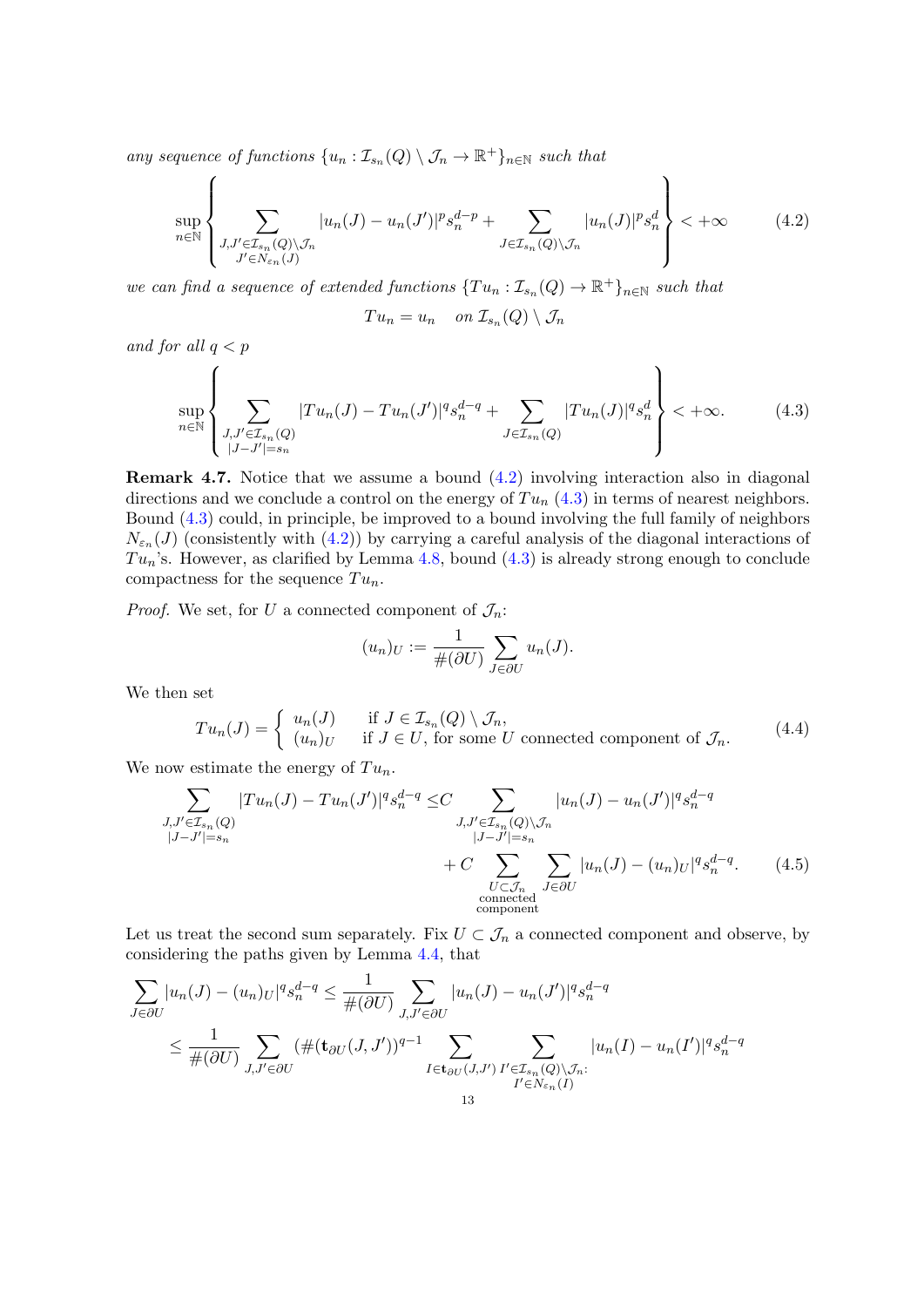$$
\leq \frac{C}{\#(\partial U)} \sum_{J,J'\in\partial U} (\#(\mathbf{t}_{\partial U}(J,J'))^{q-1} \sum_{I\in\mathbf{t}_{\partial U}(J,J')} \left(\sum_{\substack{I'\in\mathcal{I}_{s_n}(Q)\backslash\mathcal{J}_n:\ I'\in N_{\varepsilon_n}(I)}} |u_n(I)-u_n(I')|^{p} s_n^{\frac{dp}{q}-p}\right)^{q/p}
$$
  

$$
\leq \frac{Cs_n^{-\frac{d(p-q)}{p}}}{\#(\partial U)} \sum_{J,J'\in\partial U} (\#(\mathbf{t}_{\partial U}(J,J'))^{q-1} \sum_{I\in\mathbf{t}_{\partial U}(J,J')} \left(\sum_{\substack{I'\in\mathcal{I}_{s_n}(Q)\backslash\mathcal{J}_n:\ I'\in N_{\varepsilon_n}(I)}} |u_n(I)-u_n(I')|^{p} s_n^{d-p}\right)^{q/p}
$$

where we applied Jensen's inequality with the function  $x \mapsto x^{p/q}$ . Call

$$
Eu_n(I) := \sum_{\substack{I' \in \mathcal{I}_{s_n}(Q) \backslash \mathcal{J}_n:\\I' \in N_{\varepsilon_n}(I)}} |u_n(I) - u_n(I')|^{p} s_n^{d-p}.
$$

Then, an application of Holder's inequality yields

$$
\sum_{J \in \partial U} |u_n(J) - (u_n)_U|^q s_n^{d-q} \leq \frac{Cs_n^{\frac{d(p-q)}{p}}}{\#(\partial U)} \sum_{J,J' \in \partial U} (\#(\mathbf{t}_{\partial U}(J,J'))^{q-1} \sum_{I \in \mathbf{t}_{\partial U}(J,J')} (Eu_n(I))^{q/p}
$$
  

$$
\leq C \frac{s_n^{\frac{d(p-q)}{p}}}{\#(\partial U)} \sum_{J,J' \in \partial U} (\#(\mathbf{t}_{\partial U}(J,J'))^{q-1+\frac{p-q}{p}} \left(\sum_{I \in \mathbf{t}_{\partial U}(J,J')} Eu_n(I)\right)^{q/p}
$$
  

$$
\leq Cs_n^{\frac{d(p-q)}{p}} \#(\partial U)^{q+\frac{p-q}{p}} \left(\sum_{I \in \partial U} Eu_n(I)\right)^{q/p}.
$$

In the last inequality we applied  $(4.1)$ . In particular, by applying again Holder inequality

$$
\sum_{U \subset \mathcal{J}_n} \sum_{J \in \partial U} |u_n(J) - (u_n)_U|^q s_n^{d-q}
$$
\n
$$
\leq s_n^{\frac{d(p-q)}{p}} \sum_{\substack{U \subset \mathcal{J}_n \\ \text{connected} \\ \text{component}}} \#(\partial U)^{q + \frac{p-q}{p}} \left( \sum_{I \in \partial U} E u_n(I) \right)^{q/p}
$$
\n
$$
\leq s_n^{\frac{d(p-q)}{p}} \left( \sum_{\substack{U \subset \mathcal{J}_n \\ \text{connected} \\ \text{connected} \\ \text{component}}} \#(\partial U)^{\frac{pq}{p-q} + 1} \right)^{\frac{p-q}{p}} \left( \sum_{\substack{U \subset \mathcal{J}_n \\ \text{connected} \\ \text{component}}} \sum_{I \in \partial U} E u_n(I) \right)^{q/p}.
$$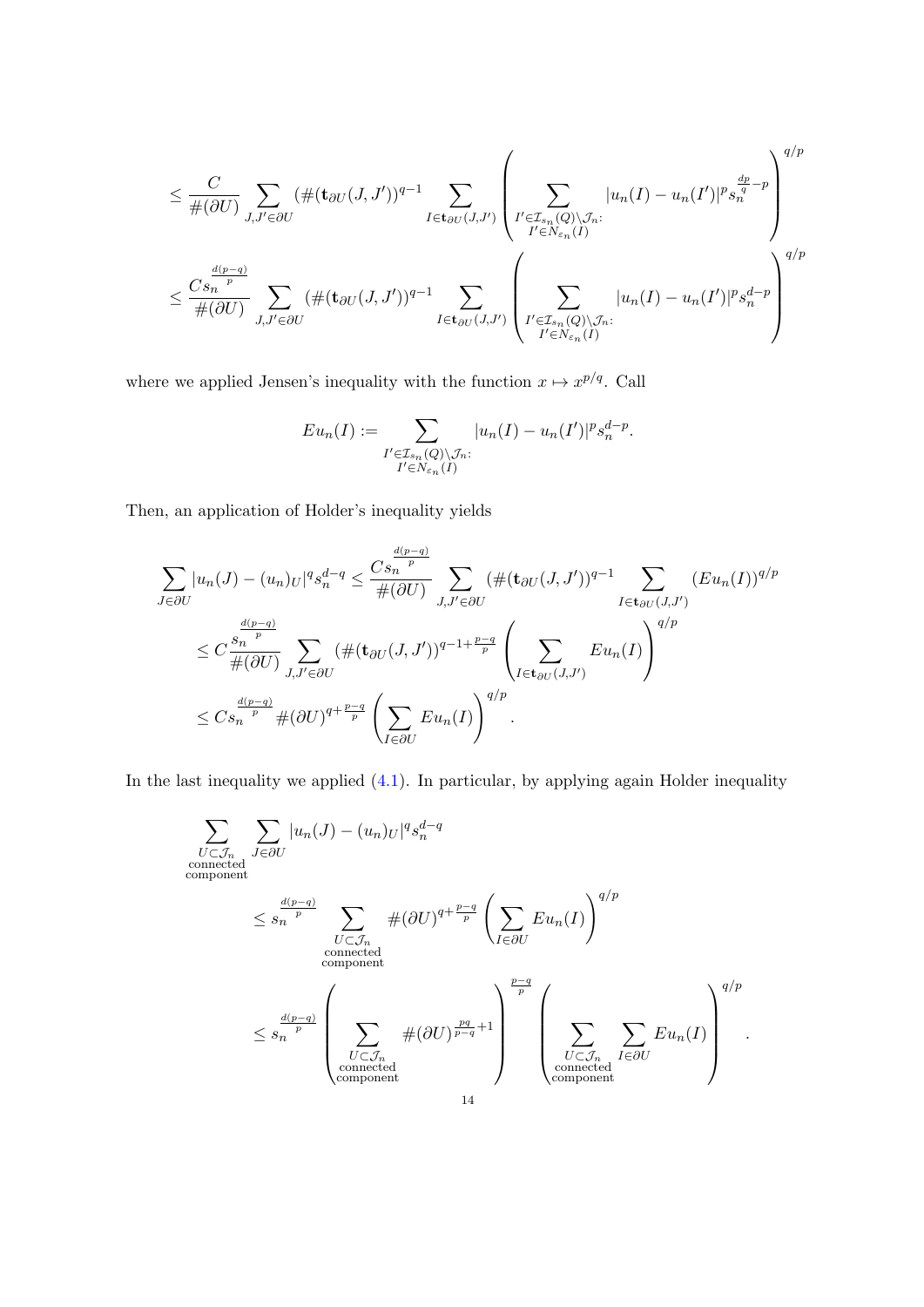By assumption  $(4.2)$  we have

$$
\left(\sum_{\substack{U \subset \mathcal{J}_n \\ \text{connected} \\ \text{component}}} \sum_{I \in \partial U} Eu_n(I)\right)^{q/p} < M.
$$

Moreover, by Properties b), c) of  $\mathcal{J}_n$  (Definition [4.2\)](#page-10-1) we can infer (since  $\#(\partial U) \leq C \#(U)$  for some universal constant  $C$ )

$$
s_{n} \sum_{p} \frac{d(p-q)}{p} \left( \sum_{\substack{U \subset \mathcal{J}_{n} \\ \text{connected} \\ \text{component}}} \#(\partial U)^{\frac{pq}{p-q}+1} \right)^{\frac{p-q}{p}} \leq C \left( \log(s_{n}^{-1})^{\frac{pq}{p-q}} \sum_{\substack{U \subset \mathcal{J}_{n} \\ \text{connected} \\ \text{component} \\ \leq C \left( \log(s_{n}^{-1})^{\frac{pq}{p-q}} \#(\mathcal{J}_{n}) s_{n}^{d} \right)^{\frac{p-q}{p}} \right)^{\frac{p-q}{p}}}
$$

$$
\leq C \left( \log(s_{n}^{-1})^{\frac{pq}{p-q}} \#(\mathcal{J}_{n}) s_{n}^{d} \right)^{\frac{p-q}{p}}.
$$

This is enough to deduce that, for  $q < p$ ,

$$
\lim_{n \to +\infty} \sum_{\substack{U \subset \mathcal{J}_n \\ \text{connected} \\ \text{component}}} \sum_{J \in \partial U} |u_n(J) - (u_n)_U|^{q} s_n^{d-q} = 0 \tag{4.6}
$$

which, combined with  $(4.5)$ ,  $(2.1)$  is enough to conclude a uniform bound

<span id="page-14-0"></span>
$$
\sup_{n \in \mathbb{N}} \left\{ \sum_{\substack{J, J' \in \mathcal{I}_{s_n}(Q) \\ |J - J'| = s_n}} |Tu_n(J) - Tu_n(J')|^{q} s_n^{d - q} \right\} < +\infty.
$$
 (4.7)

The  $L<sup>q</sup>$  norm part can be estimated in a similar way as follows.

$$
\sum_{J \in \mathcal{I}_{s_n}(Q)} |Tu_n(J)|^q s_n^d \le \sum_{J \in \mathcal{I}_{s_n}(Q) \setminus \mathcal{J}_n} |u_n(J)|^q s_n^d + \sum_{\substack{U \subset \mathcal{J}_n \\ \text{connected} \\ \text{connected} \\ \text{connected} }} \frac{\#(U)}{\#(\partial U)} \sum_{J \in \partial U} |u_n(J)|^q s_n^d.
$$

Observe that, recalling the notation  $E(U) := \bigcup_{J \in U} Q_{s_n}(J)$ , we have (for some constant C depending on the dimension only)

$$
C^{-1} \#(\partial U) s_n^{d-1} \le P(E(U)) \le C \#(\partial U) s_n^{d-1}
$$
  

$$
C^{-1} \#(\partial U) s_n^d \le |E(U)| \le C \#(\partial U) s_n^d
$$

(being  $P(\cdot)$  the distributional perimeter). Thus, by the isoperimetric inequality (see for instance [\[30\]](#page-19-9))

$$
\frac{\#(U)}{\#(\partial U)} \le C \frac{1}{s_n} \frac{|E(U)|}{P(E(U))} \le C \frac{1}{s_n} P(E(U))^{1/(d-1)} \le C \#(\partial U)^{1/(d-1)}
$$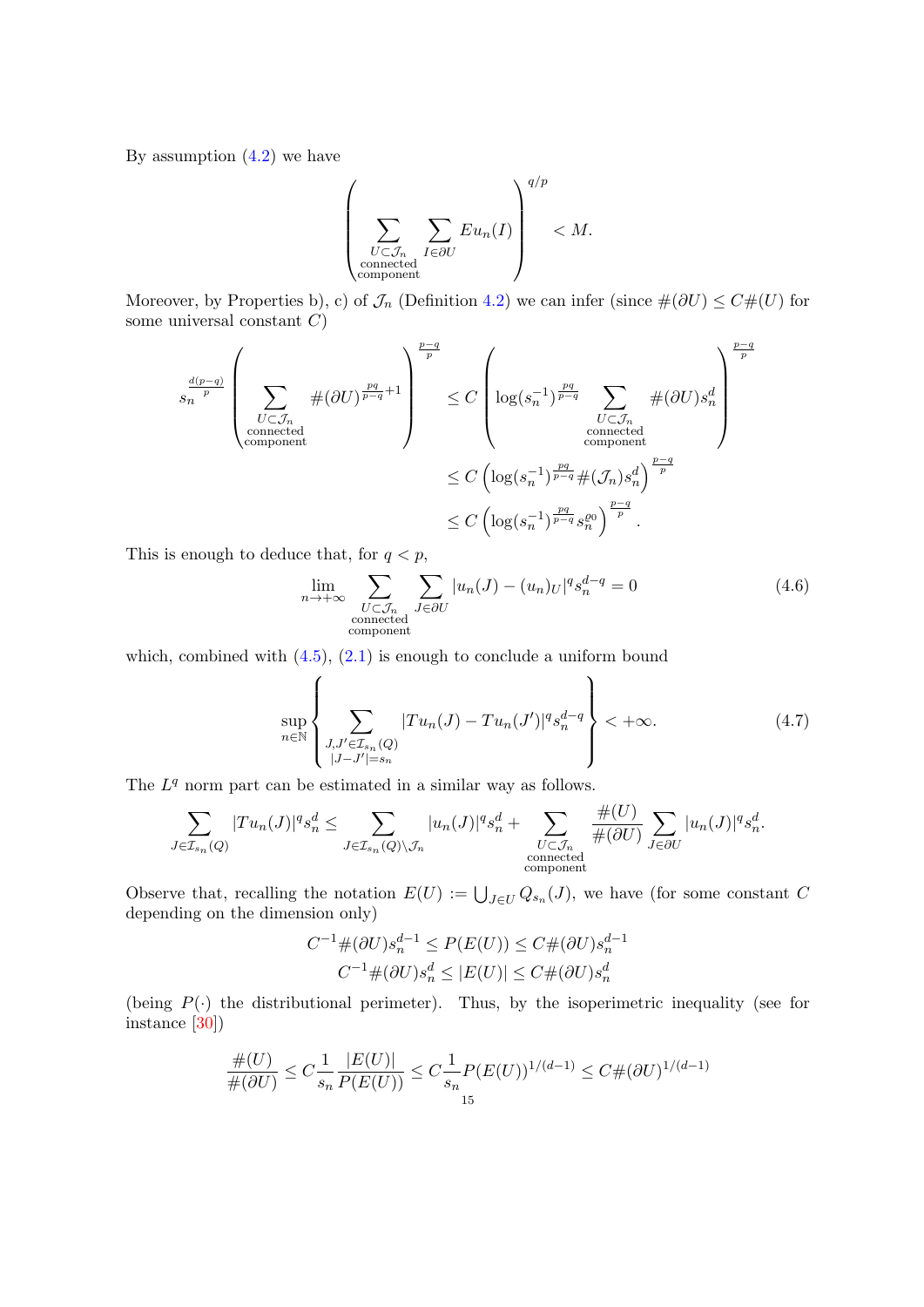where  $C$  is a universal constant depending only on the dimension. Thus

$$
\sum_{\substack{U \subset \mathcal{J}_n \\ \text{connected} \\ \text{component}}} \frac{\#(U)}{\#(\partial U)} \sum_{J \in \partial U} |u_n(J)|^q s_n^d \le C \sum_{\substack{U \subset \mathcal{J}_n \\ \text{connected} \\ \text{component}}} \#(\partial U)^{1/(d-1)} \sum_{J \in \partial U} |u_n(J)|^q s_n^d.
$$

Also

$$
\sum_{J \in \partial U} |u_n(J)|^q s_n^d \le s_n^d \#(\partial U)^{(p-q)/p} \left(\sum_{J \in \partial U} |u_n(J)|^p\right)^{q/p}
$$
  

$$
\le s_n^{d(p-q)/p} \#(\partial U)^{(p-q)/p} \left(\sum_{J \in \partial U} |u_n(J)|^p s_n^d\right)^{q/p}.
$$

Call

$$
||u_n||_{\ell^p(\partial U)} := \left(\sum_{J \in \partial U} |u_n(J)|^p s_n^d\right)^{1/p}
$$

hence

$$
\sum_{\substack{U \subset \mathcal{J}_n \\ \text{connected}}} \frac{\#(U)}{\#(\partial U)} \sum_{J \in \partial U} |u_n(J)|^q s_n^d \leq C s_n^{d(p-q)/p} \sum_{\substack{U \subset \mathcal{J}_n \\ \text{connected} \\ \text{component}}} \#(\partial U)^{\frac{1}{d-1} + \frac{p-q}{p}} \|u_n\|_{\ell^p(\partial U)}^q
$$

$$
\leq \left(\sum_{\substack{U \subset \mathcal{J}_n \\ \text{connected} \\ \text{connected} \\ \text{connected} \\ \text{component}}} \#(\partial U)^{\frac{p}{(p-q)(d-1)} + 1} s_n^d\right)^{\frac{p-q}{p}} \left(\sum_{\substack{U \subset \mathcal{J}_n \\ \text{connected} \\ \text{connected} \\ \text{component}}} \|u_n\|_{\ell^p(\partial U)}^p\right)^{q/p}.
$$

By assumption

$$
\left(\sum_{\substack{U\subset\mathcal{J}_n\\ \text{connected} \\ \text{component}}} \|u_n\|_{\ell^p(\partial U)}^p\right)^{q/p} < M.
$$

Moreover, by properties b), c) of  $\mathcal{J}_n$  (Definition [4.2\)](#page-10-1) using again that  $\#\partial U \leq C\#U$  we have

$$
\left(\sum_{\substack{U\subset \mathcal{J}_n\\ \text{connected}\\\text{component}}} \#(\partial U)^{\frac{p}{(p-q)(d-1)}+1}s_n^d\right)^{\frac{p-q}{p}}\leq C\left(\log(s_n^{-1})^{\frac{p}{(p-q)(d-1)}}s_n^{ \varrho_0}\right)^{\frac{p-q}{p}}.
$$

We conclude that

<span id="page-15-0"></span>
$$
\lim_{n \to +\infty} \sum_{J \in \mathcal{I}_{s_n}(Q)} |Tu_n(J)|^q s_n^d \le C \sum_{J \in \mathcal{I}_{s_n}(Q) \backslash \mathcal{J}_n} |u_n(J)|^p s_n^d. \tag{4.8}
$$

In particular, by combining [\(4.8\)](#page-15-0), [\(4.2\)](#page-12-0) and [\(4.7\)](#page-14-0) we conclude [\(4.3\)](#page-12-1).  $\Box$ 16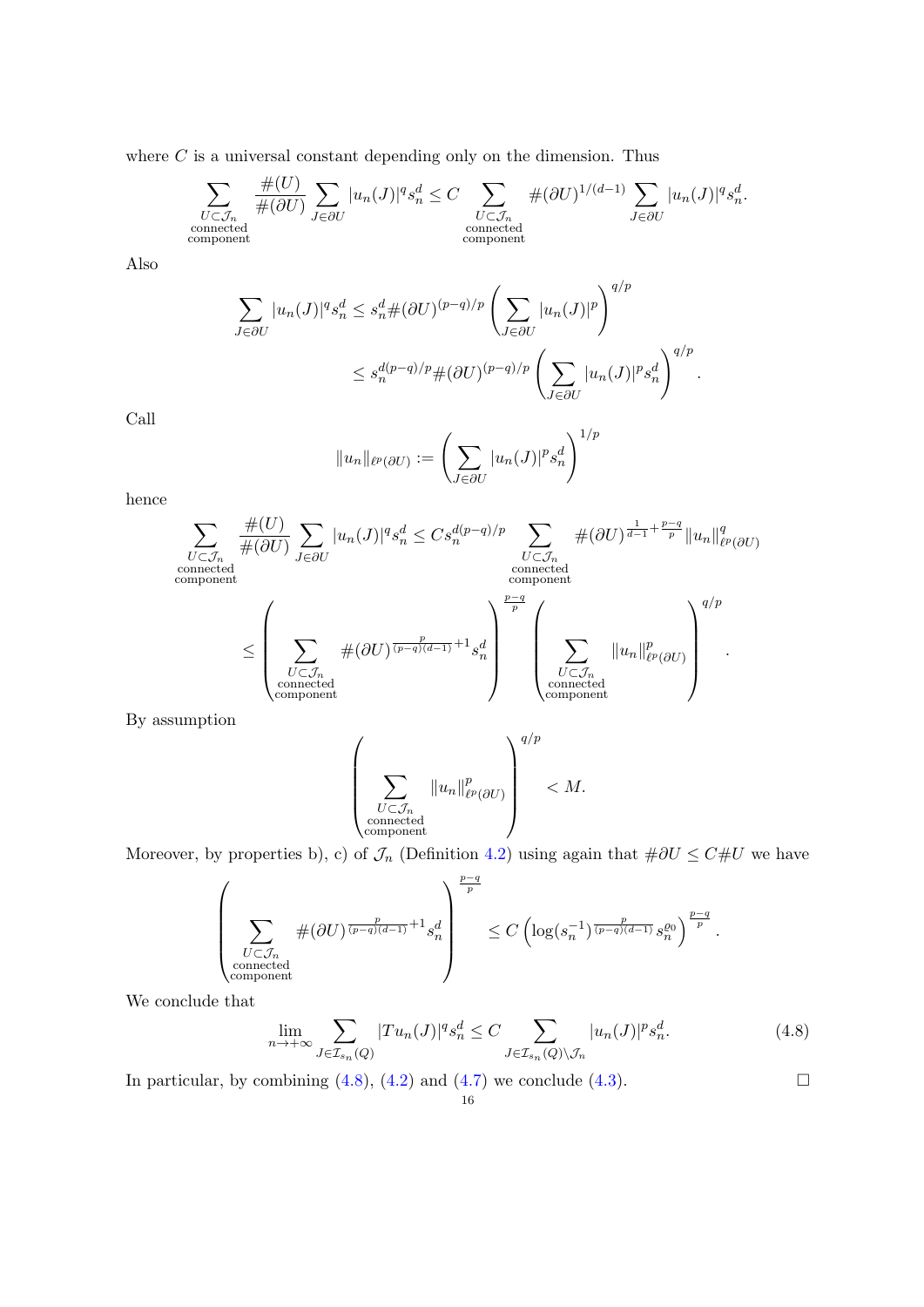The last ingredient required to the proof of Theorem [2.3](#page-4-0) is the following Lemma [4.8,](#page-16-0) which comes as a consequence of [\[5,](#page-18-0) Theorem 3.1].

<span id="page-16-0"></span>**Lemma 4.8.** Let  $\{u_s : \mathcal{I}_s(Q) \to \mathbb{R}\}_{s \in \mathbb{R}_+}$  be a sequence of function such that

$$
\sup_{s\in\mathbb{R}_+}\left\{\sum_{\substack{J,J'\in\mathcal{I}_s(Q):\\|J-J'|=s}}|u_s(J)-u_s(J')|^qs^{d-q}+\sum_{J\in\mathcal{I}_s(Q)}|u_s(J)|^qs^d\right\}<+\infty.
$$

Then there exists a function  $u \in W^{1,q}(Q)$  and a subsequence  $\{s_l\}_{l \in \mathbb{N}}$  such that the piecewise constant extension of  $u_{s_l}$ :

$$
\hat{u}_{s_l}(x) := \sum_{J \in \mathcal{I}_{s_l}(Q)} u_{s_l}(J) \mathbb{1}_{Q_{s_l}(J)}(x)
$$

converges to u in  $L^q(Q)$ .

We are now ready to prove Theorem [2.3.](#page-4-0)

*Proof of Theorem [2.3.](#page-4-0)* Define  $s'_{\varepsilon} := \frac{s_{\varepsilon}}{4\sqrt{d}}$ . Notice that with this choice we have

<span id="page-16-1"></span>
$$
Q_{3s'_{\varepsilon}}(J) \subseteq B_{s_{\varepsilon}}(x) \quad \text{for all } x \in Q_{s_{\varepsilon'}}(J). \tag{4.9}
$$

Notice that  $s'_{\varepsilon}$  still satisfies [\(3.7\)](#page-8-1). By invoking Lemma [3.6](#page-7-0) and Proposition [3.7](#page-8-0) we can find  $\kappa$  and extract a subsequence (still denoted by  $\varepsilon_n, s'_n$ ) for which  $\mathcal{J}_n := \mathcal{I}_{s'_n}^{\kappa}$  is a controlled subfamily of indexes in the sense of Definition [4.2.](#page-10-1) Without loss of generality we can also assume that

$$
\lim_{n \to +\infty} \frac{s'_n}{\varepsilon_n \log \left(\varepsilon_n^{-d}\right)^{1/d}} = \beta_0 < +\infty.
$$

Define  $u_n: \mathcal{I}_{s'_n}(Q) \setminus \mathcal{J}_n \to \mathbb{R}_+$ 

$$
u_n(J) := \frac{1}{\eta_{\varepsilon_n}(Q_{s'_n}(J))} \sum_{x \in \eta_{\varepsilon_n} \cap Q_{s'_n}(J)} u_{\varepsilon_n}(x) \quad \text{for all } J \in \mathcal{I}_{s'_n}(Q) \setminus \mathcal{J}_n.
$$

If  $J, J' \in \mathcal{I}_{s'_n}(Q) \setminus \mathcal{J}_n, J' \in N_{\varepsilon_n}(J)$  then we have

$$
|u_n(J) - u_n(J')|^p (s'_n)^{d-p} \leq C \frac{\varepsilon_n^{2d}}{s_n^{2d}} \sum_{x \in \eta_{\varepsilon_n} \cap Q_{s'_n}(J)} \sum_{y \in \eta_{\varepsilon_n} \cap Q_{3s'_n}(J)} |u_{\varepsilon_n}(x) - u_{\varepsilon_n}(y)|^p s_n^{d-p}
$$
  

$$
\leq C \varepsilon_n^d \sum_{x \in \eta_{\varepsilon_n} \cap Q_{s'_n}(J)} |\text{grad}_{s_n} u_{\varepsilon_n}(x)|^p
$$

where the prefactor  $\frac{\varepsilon_n^d}{s_n^d}$  appears because of double-counting and where we exploited [\(4.9\)](#page-16-1). Henceforth

$$
\sum_{\substack{J,J' \in \mathcal{I}_{s'_n}(Q) \backslash \mathcal{J}_n:\\J' \in N_{\varepsilon_n}(J)}} |u_n(J) - u_n(J')|^p (s'_n)^{d-p} < C \mathcal{F}_{\varepsilon_n}(u_{\varepsilon_n}; A). \tag{4.10}
$$

In the same way

$$
\sum_{J \in \mathcal{I}_{s'_n}(Q) \backslash \mathcal{J}_n} |u_n(J)|^p (s'_n)^d \le C \sum_{x \in \eta_{\varepsilon_n} \cap Q} |u_{\varepsilon_n}(x)|^p \varepsilon_n^d. \tag{4.11}
$$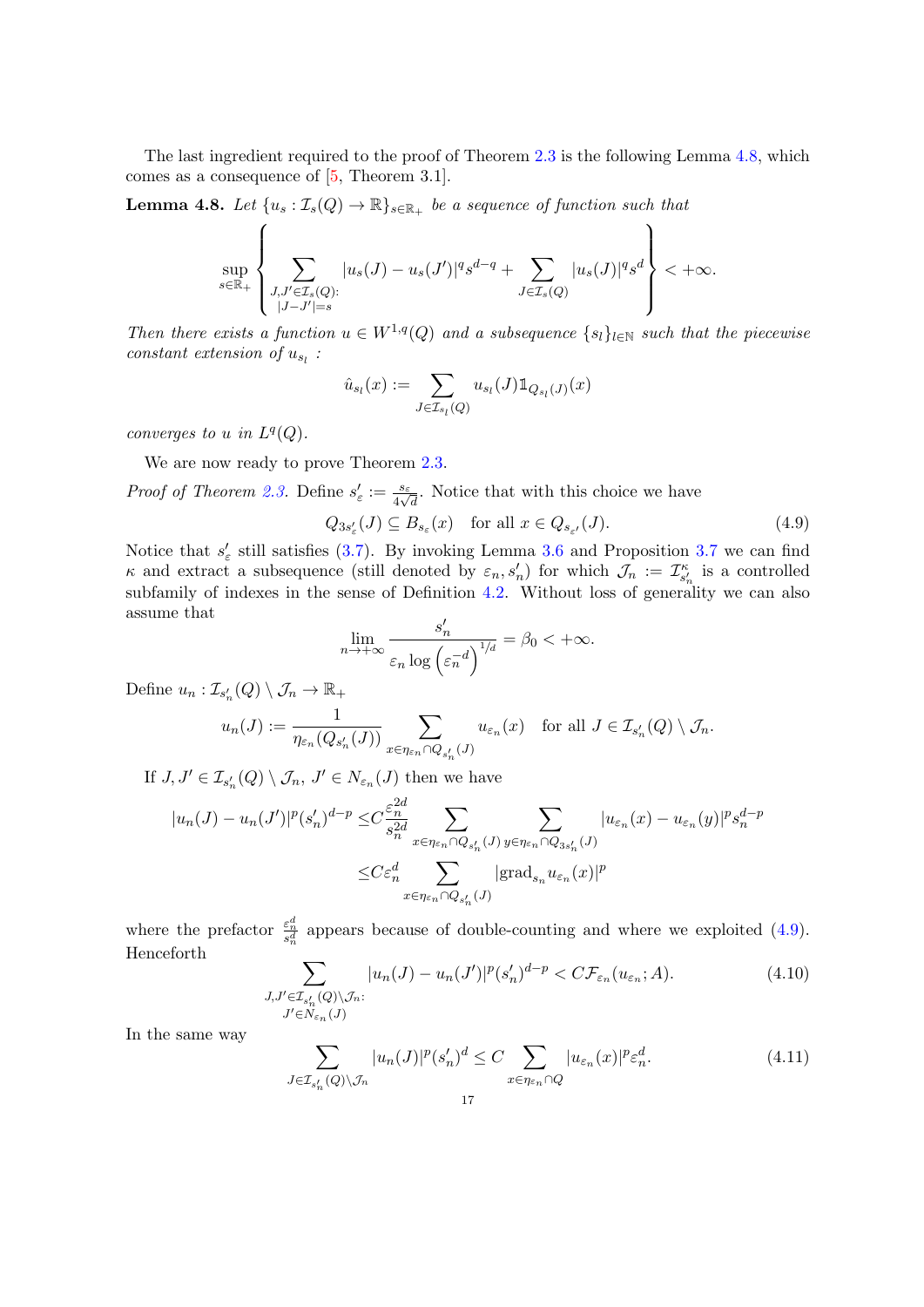By invoking the extension Lemma [4.6](#page-11-0) we can find a  $Tu_n : \mathcal{I}_{s'_n}(Q) \to \mathbb{R}_+$  which has (thanks to Lemma [4.8](#page-16-0)) piecewise constant extension  $\widehat{T}u_n$  precompact in  $L^q$  for each  $q < p$ . In particular, due to Sobolev embeddings we conclude that  $\widehat{T u_n} \to u$  in  $L^p$  where  $u \in W^{1,q}(Q)$  for all  $q < p$ . Notice that (recall the notation  $3.1, 3.2$  $3.1, 3.2$ ) by weak compactness we also infer that

$$
(\widehat{\nabla Tu_n}) 1\!\!1_{Q \setminus E_{s'_n}^\kappa} \stackrel{L^p}{\rightharpoonup} V, \ \ \text{for some}\ V \in L^p.
$$

Observe that

$$
|E_{s_n'}^\kappa|=\#(\mathcal{I}_{s_n'}^\kappa(Q))(s_n')^d
$$

If we are in situation a) of Proposition [3.7](#page-8-0) (namely  $\beta_0 > \gamma^{-1/d}$ ) then  $|E_{s'_n}^{\kappa}| = 0$  for n big enough. If instead case b) is in force then

$$
|E_{s_n'}^\kappa|=\#(\mathcal{I}_{s_n'}^\kappa(Q))(s_n')^d\leq\varepsilon_n^{\varrho_0}\to 0.
$$

In both cases  $|E_{s'_n}^{\kappa}| \to 0$ . Thus  $\mathbb{1}_{Q \setminus E_{s'_n}^{\kappa}} \to \mathbb{1}_Q$  strongly in  $L^q$  and  $(\nabla \widehat{T u_n}) \stackrel{L^q}{\to} \nabla u$  then

<span id="page-17-0"></span>
$$
(\widehat{\nabla Tu_n})\mathbbm{1}_{Q\backslash E_{s'_n}^{\kappa}}\stackrel{L^q}{\rightharpoonup}\nabla u
$$

yielding that  $\nabla u = V \in L^p$ . In particular  $u \in W^{1,p}(\Omega)$  and  $\widehat{T}u_n \to u$  in  $L^p(Q)$ . Also

$$
\int_{\mathcal{V}(\eta_{\varepsilon}^{\alpha})\cap Q\backslash E_{s_{n}}^{\kappa}} |\hat{u}_{\varepsilon_{n}}(x) - \widehat{T u_{n}}(x)|^{p} = \sum_{J \in \mathcal{I}_{s_{n}}(Q)\backslash \mathcal{I}_{s_{n}}^{\kappa}(Q)} \int_{\mathcal{V}(\eta_{\varepsilon}^{\alpha})\cap Q_{s_{n}}(J)} |\hat{u}_{\varepsilon_{n}}(x) - u_{n}(J)|^{p} dx
$$
\n
$$
\leq C \varepsilon_{n}^{d} \sum_{J \in \mathcal{I}_{s_{n}}(Q)\backslash \mathcal{I}_{s_{n}}^{\kappa}(Q)} \sum_{x \in \eta_{\varepsilon}^{\alpha}\cap Q_{s_{n}}(J)} |u_{\varepsilon_{n}}(x) - u_{n}(J)|^{p}
$$
\n
$$
\leq C \frac{\varepsilon_{n}^{2d}}{s_{n}^{d}} \sum_{J \in \mathcal{I}_{s_{n}}(Q)\backslash \mathcal{I}_{s_{n}}^{\kappa}(Q)} \sum_{x, y \in \eta_{\varepsilon}^{\alpha}\cap Q_{s_{n}}(J)} |u_{\varepsilon_{n}}(x) - u_{\varepsilon_{n}}(y)|^{p}
$$
\n
$$
\leq C s_{n}^{p} \mathcal{F}_{\varepsilon_{n}}(u_{\varepsilon_{n}}; Q) \to 0.
$$
\n(4.12)

Hence

$$
\int_{\mathcal{V}_{\varepsilon_n}(\eta_{\varepsilon_n}^{\alpha}) \cap E_{s'_n}^{\kappa}} |\hat{u}_{\varepsilon_n}(x) - \widehat{T u_n}(x)|^q dx
$$
\n
$$
\leq \left( \int_{\mathcal{V}_{\varepsilon_n}(\eta_{\varepsilon_n}^{\alpha}) \cap E_{s'_n}^{\kappa}} |\hat{u}_{\varepsilon_n}(x) - \widehat{T u_n}(x)|^p dx \right)^{q/p} |E_{s'_n}^{\kappa}|^{\frac{(p-q)}{p}} \to 0 \tag{4.13}
$$

for all  $q < p$ . Observe that, due to the property [\(4.3\)](#page-12-1) of the extended function  $Tu_n$ , to the bound [\(2.1\)](#page-4-2) and to the very definition of  $\eta_{\alpha}$  we can infer

<span id="page-17-2"></span><span id="page-17-1"></span>
$$
\left(\int_{\mathcal{V}_{\varepsilon_n}(\eta_{\varepsilon_n}^{\alpha}) \cap E_{s'_n}^{\kappa}} |\hat{u}_{\varepsilon_n}(x) - \widehat{Tu}_n(x)|^p \,\mathrm{d}x\right)^{q/p} < C \tag{4.14}
$$

By collecting [\(4.12\)](#page-17-0), [\(4.13\)](#page-17-1) and [\(4.14\)](#page-17-2) we conclude that  $u_{\varepsilon_n} \xrightarrow{q} u \in W^{1,p}(Q)$  in the sense of Definition [2.2](#page-4-1) for all  $q < p$ .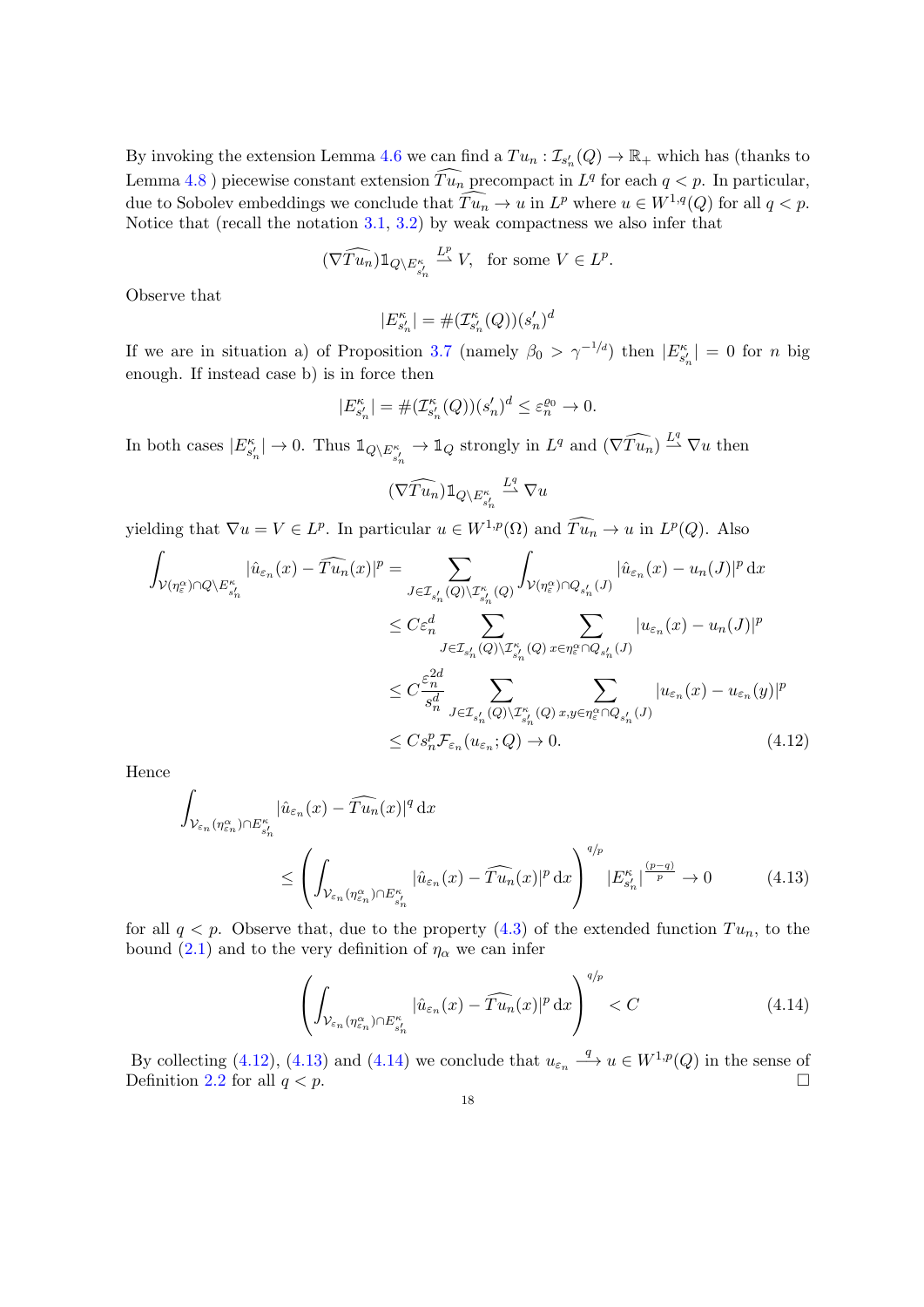## **REFERENCES**

- <span id="page-18-22"></span>[1] Michael Aizenman and David J Barsky. Sharpness of the phase transition in percolation models. Communications in Mathematical Physics, 108(3):489–526, 1987.
- <span id="page-18-23"></span>[2] Michael Aizenman and Charles M Newman. Tree graph inequalities and critical behavior in percolation models. Journal of Statistical Physics, 36(1):107–143, 1984.
- <span id="page-18-11"></span>[3] Roberto Alicandro and Nadia Ansini. A variational model of interaction between continuum and discrete systems. Mathematical Models and Methods in Applied Sciences, 24(10):1957–2008, 2014.
- <span id="page-18-12"></span>[4] Roberto Alicandro, Nadia Ansini, Andrea Braides, Andrey Piatnitski, and Antonio Tribuzio. A variational theory of convolution-type functionals. arXiv preprint arXiv:2007.03993, 2020.
- <span id="page-18-0"></span>[5] Roberto Alicandro and Marco Cicalese. A general integral representation result for continuum limits of discrete energies with superlinear growth. SIAM journal on mathematical analysis, 36(1):1–37, 2004.
- <span id="page-18-1"></span>[6] Roberto Alicandro, Marco Cicalese, and Antoine Gloria. Integral representation results for energies defined on stochastic lattices and application to nonlinear elasticity. Archive for rational mechanics and analysis, 200(3):881–943, 2011.
- <span id="page-18-2"></span>[7] Roberto Alicandro, Matteo Focardi, and Maria Stella Gelli. Finite-difference approximation of energies in fracture mechanics. Annali della Scuola Normale Superiore di Pisa-Classe di Scienze, 29(3):671–709, 2000.
- <span id="page-18-19"></span>[8] Nadia Ansini and Andrea Braides. Asymptotic analysis of periodically-perforated nonlinear media. Journal de mathématiques pures et appliquées,  $81(5):439-451$ , 2002.
- <span id="page-18-24"></span>[9] Bela Bollobás, Oliver Riordan, and O Riordan. *Percolation*. Cambridge University Press, 2006.
- <span id="page-18-21"></span>[10] Stéphane Boucheron, Gábor Lugosi, and Pascal Massart. Concentration inequalities: A nonasymptotic theory of independence. Oxford university press, 2013.
- <span id="page-18-3"></span>[11] Andrea Braides. Discrete-to-continuum variational methods for lattice systems. In Proceedings of the International Congress of Mathematicians August, pages 13–21, 2014.
- <span id="page-18-17"></span>[12] Andrea Braides and Marco Caroccia. Asymptotic behavior of the dirichlet energy on poisson point clouds. arXiv preprint arXiv:2203.16877, 2022.
- <span id="page-18-4"></span>[13] Andrea Braides and Maria Stella Gelli. Limits of discrete systems with long-range interactions. Journal of Convex Analysis, 9(2):363–400, 2002.
- <span id="page-18-5"></span>[14] Andrea Braides and Leonard Kreutz. Design of lattice surface energies. Calculus of Variations and Partial Differential Equations, 57(4):1–43, 2018.
- <span id="page-18-6"></span>[15] Andrea Braides and Stella Gelli Maria. From discrete systems to continuous variational problems: an introduction. In Topics on concentration phenomena and problems with multiple scales, pages 3–77. Springer, 2006.
- <span id="page-18-20"></span>[16] Andrea Braides and Andrey Piatnitski. Homogenization of quadratic convolution energies in periodically perforated domains. Advances in Calculus of Variations, 2020.
- <span id="page-18-18"></span>[17] Andrea Braides and Andrey Piatnitski. Homogenization of ferromagnetic energies on poisson random sets in the plane. Archive for Rational Mechanics and Analysis, pages 1–26, 2022.
- <span id="page-18-7"></span>[18] Andrea Braides and Margherita Solci. Discrete-to-Continuum Limits of Planar Lattice Energies, pages 31–51. Springer International Publishing, Cham, 2021.
- <span id="page-18-13"></span>[19] Jeff Calder, Dejan Slepčev, and Matthew Thorpe. Rates of convergence for laplacian semi-supervised learning with low labeling rates. arXiv preprint arXiv:2006.02765, 2020.
- <span id="page-18-14"></span>[20] Marco Caroccia, Antonin Chambolle, and Dejan Slepčev. Mumford-shah functionals on graphs and their asymptotics. Nonlinearity, 33(8):3846, 2020.
- <span id="page-18-8"></span>[21] Antonin Chambolle. Finite-differences discretizations of the mumford-shah functional. ESAIM: Mathematical Modelling and Numerical Analysis, 33(2):261–288, 1999.
- <span id="page-18-9"></span>[22] Marco Cicalese, Gianluca Orlando, and Matthias Ruf. The n-clock model: Variational analysis for fast and slow divergence rates of n. arXiv preprint arXiv:2012.09548, 2020.
- <span id="page-18-15"></span>[23] R. Cristoferi and M. Thorpe. Large data limit for a phase transition model with the p-laplacian on point clouds. to appear on European Journal of Applied Mathematics, ArXiv preprint ArXiv:1802.08703, 2018.
- <span id="page-18-10"></span>[24] Manuel Friedrich and Leonard Kreutz. Finite crystallization and wulff shape emergence for ionic compounds in the square lattice. Nonlinearity, 33(3):1240–1296, feb 2020.
- <span id="page-18-16"></span>[25] N. García Trillos and D. Slepčev. On the rate of convergence of empirical measures in  $\infty$ -transportation distance. Canadian Journal of Mathematics, 67:1358–1383, 2015.